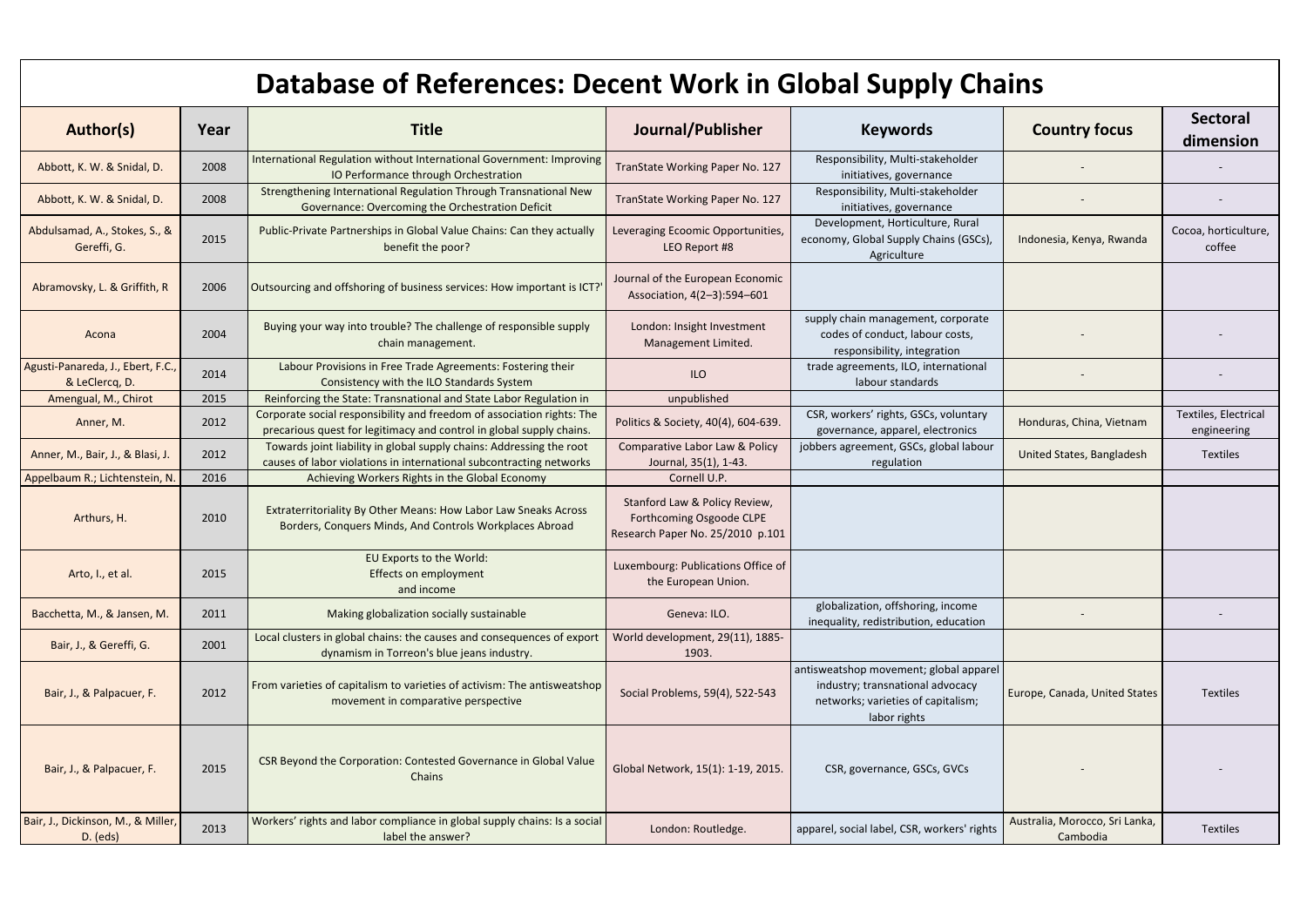| <b>Baldwin</b>                                                            | 2013 | Global Supply Chains: Why they emerged, why they matter, and where<br>they are going                                                              | CTEI Working Papers-2012-13                                                                                                                             |                                                                                                                                                           |                                                   |                                            |
|---------------------------------------------------------------------------|------|---------------------------------------------------------------------------------------------------------------------------------------------------|---------------------------------------------------------------------------------------------------------------------------------------------------------|-----------------------------------------------------------------------------------------------------------------------------------------------------------|---------------------------------------------------|--------------------------------------------|
| <b>Barclays and Roland Berger</b>                                         | 2014 | <b>Global Logistics Markets</b>                                                                                                                   | Munich, Roland Berger Strategy<br><b>Consultants GmbH</b>                                                                                               |                                                                                                                                                           |                                                   |                                            |
| <b>Barrientos, S</b>                                                      | 2008 | Contract Labour: The 'Achilles Heel' of Corporate Codes in Commercial<br><b>Value Chains</b>                                                      | Development and Change, Vol. 39,<br>No. 6, pp. 977 - 990                                                                                                |                                                                                                                                                           |                                                   |                                            |
| <b>Barrientos, S</b>                                                      | 2014 | Gender and Global Value Chains: Challenges of Economic and Social<br><b>Upgrading in Agri-food</b>                                                | <b>European University Institute</b><br>Working Paper - Robert Schuman<br>Centre for Advanced Studies.<br>(Florence, European University<br>Institute). |                                                                                                                                                           |                                                   |                                            |
| Barrientos, S.                                                            | 2007 | Global production systems and decent work.                                                                                                        | Geneva: ILO Policy Integration<br>Department.                                                                                                           | economic and social upgrading, decent<br>work, fruit and wine, apparel                                                                                    | South Africa                                      | Agriculture, Textiles                      |
| Barrientos, S.                                                            | 2013 | 'Labour chains': Analysing the role of labour contractors in global<br>production networks.                                                       | Journal of Development Studies,<br>49(8), 1058-1071.                                                                                                    | horticulture, contractors, labour,<br>outsourcing, regulation, GPN                                                                                        | South Africa, UK                                  | Agriculture                                |
| Barrientos, S.                                                            | 2013 | Corporate purchasing practices in global production networks: A<br>socially contested terrain                                                     | Geoforum, 44(1), 44-51                                                                                                                                  | GPN, corporate purchasing practices,<br>gender, labour                                                                                                    | South Africa                                      | Agriculture, Textiles                      |
| Barrientos, S.                                                            | 2001 | Gender, flexibility and global value chains.                                                                                                      | IDS Bulletin 32(3), 83-93.                                                                                                                              | gender, women workers, GVCs                                                                                                                               | South Africa, Chile                               | Agriculture                                |
| Barrientos, S., & Smith, S.                                               | 2007 | Do workers really benefit from ethical trade? Assessing codes of labour<br>practice in global production systems.                                 | Third World Quarterly, 28(4), 713-<br>29.                                                                                                               | ethical trade initiative, freedom of<br>association, CSR, voluntary codes of<br>conduct, fruit, apparel                                                   | UK, Costa Rica, South African,<br>Indian, Vietnam | Agriculture, Textiles                      |
| Barrientos, S., Gereffi, G., &<br>Rossi, A.                               | 2011 | Economic and social upgrading in global production networks: A new<br>paradigm for a changing world.                                              | International Labour Review, 150(3-<br>4), pp. 319-340.                                                                                                 | economic and social upgrading,<br>framework, typology, GPN, apparel                                                                                       | Morocco                                           | <b>Textiles</b>                            |
| Barrientos, S., Mayer, F.,<br>Pickles, J., & Posthuma, A.                 | 2011 | Decent work in global production networks: Framing the policy debate.                                                                             | International Labour Review, 150(3-<br>4), 297-317.                                                                                                     | value chains, production networks, trade,<br>industrial production, outsourcing,<br>employment, role of ILO, developed<br>countries, developing countries |                                                   |                                            |
| Basset, T.                                                                | 2010 | Slim pickings: Fairtrade cotton in West Africa                                                                                                    | Geoforum, Vol. 41, pp. 44-55                                                                                                                            |                                                                                                                                                           |                                                   |                                            |
| <b>Berenschot International</b>                                           | 2012 | Living wage in international supply chains: An inventory report                                                                                   | Berenschot                                                                                                                                              |                                                                                                                                                           |                                                   |                                            |
| Berliner, D., Regan Greenleaf,<br>A., Lake, M., Levi, M., &<br>Noveck, J. | 2015 | Governing Global Supply Chains: What We Know (and Do Not) About<br>Improving Labor Rights and Working Conditions                                  | Annual Review of Law and Social<br>Sciences 2015. 11:11.1-11.17                                                                                         | global labour<br>regulation, governance, Global Supply<br>Chains (GSCs)                                                                                   |                                                   |                                            |
| Bernhardt T.                                                              | 2014 | Economic and Social Upgrading of Developing Countries in the Global<br>Apparel Sector: Insights from Using a Parsimonious Measurement<br>Approach | Rossi, A., Luinstra A., Pickles, J.<br>(eds): Towards Better Work:<br>Understanding labour in apparel<br>global value chains, (Geneva, ILO)             |                                                                                                                                                           |                                                   |                                            |
| Bernhardt, T and Milberg, W.                                              | 2011 | International trade and the relation between economic and social<br>upgrading.                                                                    | Capturing the Gains - Summit<br>Briefing - December 2012                                                                                                |                                                                                                                                                           |                                                   |                                            |
| Bernhardt, T., & Milberg, W.                                              | 2011 | Economic and Social upgrading in global value chains: analysis of<br>horticulture, apparel, tourism and mobile telephones                         | Capturing the Gains working paper<br>2011/06                                                                                                            | GVCs, upgrading, international<br>competitiveness, employment, wages,<br>economic development, industry studies                                           |                                                   | Horticulture, Apparel,<br>Telecom, Tourism |
| Besky, S. & Brown, S.                                                     | 2015 | Looking for Work: Placing Labor in Food Studies                                                                                                   | Labor: Studies in Working-Class<br>History of the Americas, Volume 12,<br>Issue 1-2                                                                     | Decent work, agriculture                                                                                                                                  |                                                   | Food                                       |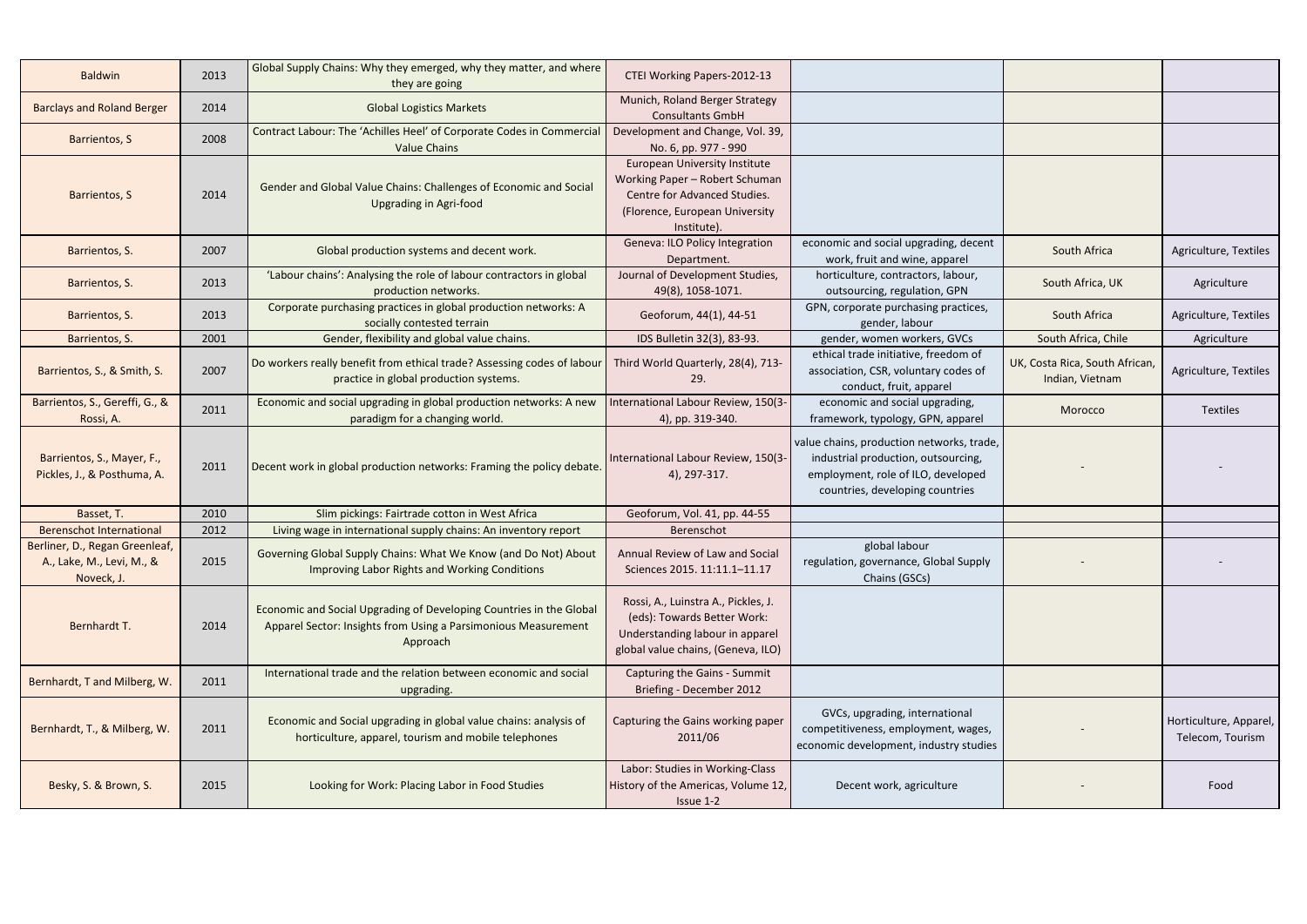| Bibby, A.                                       |      | Promoting decent work in global supply chains: Retail commerce                                                           | <b>Comparative Analysis of Social and</b><br><b>Economic Upgrading in Global</b><br>Supply Chains (Geneva, ILO,<br>unpublished). |                                                                                                                                  |                                                       |                                                             |
|-------------------------------------------------|------|--------------------------------------------------------------------------------------------------------------------------|----------------------------------------------------------------------------------------------------------------------------------|----------------------------------------------------------------------------------------------------------------------------------|-------------------------------------------------------|-------------------------------------------------------------|
| Bird, M., & Ernst, C.                           | 2009 | Offshoring and employment in the developing world: The case of<br><b>Business Process Outsourcing in the Philippines</b> | Employment Working Papers, ILO,<br>Geneva,                                                                                       | Employment creation, developing<br>economy, economic impact, offshoring,<br>business practices, foreign direct<br>investment     | Phillipines, asia                                     | Services                                                    |
| <b>Blanpain (eds)</b>                           | 2015 | Protecting Labour Rights in a Multi-polar Supply Chain and Mobile<br><b>Global Economy</b>                               | <b>Bulletin of Comparative Labour</b><br>Relations, 89                                                                           |                                                                                                                                  |                                                       |                                                             |
| Bloor, M., & Sampson, H.                        | 2009 | Regulatory enforcement of labour standards in an outsourcing industry                                                    | Work, Employment & Society, 23(4)<br>711-26.                                                                                     | globalization, governance, outsourcing,<br>seafaring, training standards                                                         |                                                       | Shipping                                                    |
| Bolle, Mary Jane                                | 2001 | NAFTA Labor Side Agreement: Lessons for the Worker Rights and Fast-<br><b>Track Debate</b>                               | U.S. Congressional Research Service.                                                                                             |                                                                                                                                  |                                                       |                                                             |
| Bottini, N., Ernst, C., & Leubker,<br>Μ.        | 2007 | Offshoring and employment: What are the issues?                                                                          | <b>Economic and Labour Market Paper</b>                                                                                          | outsourcing, employment, wage<br>differential, skilled worker, unskilled<br>worker, developed countries, developing<br>countries |                                                       | Material, Service                                           |
| Breman, J.                                      | 2010 | Outcast labour in Asia - Circulation and informatization of the<br>workforce at the bottom of the economy                | <b>India: Oxford University Press</b>                                                                                            | Asia, ethnography, informal economy,<br>rural economy                                                                            |                                                       |                                                             |
| Brincikova, Z., Darmo, L.                       | 2014 | The impact of FDI Inflow on Employment in V4 Countries                                                                   | European Scientific Journal, vol. 1.<br>pp. $245 - 252$                                                                          |                                                                                                                                  |                                                       |                                                             |
| Brown D. et al                                  | 2015 | Are Sweatshops Profit-Maximizing?<br>Answer: No. Evidence from Better Work Vietnam.                                      | <b>Better Work Discussion Paper</b><br>Series: No. 17.                                                                           |                                                                                                                                  |                                                       |                                                             |
| Butler, F.                                      | 2014 | Valuing unpaid labour in community Fair Trade products: a Nicaraguar<br>case study from The Body Shop International      | Gender & Development, 22:3, 533-<br>547                                                                                          | Cooperatives, GVCs, MNEs, Gender,<br>Wages, Nicaragua, Ethical/fair trade<br>initiatives                                         | Nicaragua                                             | agrifood                                                    |
| Carr, Chen, Tate                                | 2000 | <b>Globalization and Home-Based Workers</b>                                                                              | Feminist Economics, 6:3, 123-142                                                                                                 |                                                                                                                                  |                                                       |                                                             |
| Carr, M. (ed)                                   | 2004 | Chains of fortune: Linking women producers and workers with global<br>markets                                            | London: Commonwealth Secretariat                                                                                                 | gender analysis, edited collection,<br>horticulture, global value chains                                                         | Ghana, Samoa, Mozambique,<br>South Africa, Bangladesh | Agriculture, Textiles,<br>Telecommunication<br>services     |
| Carswell, G., & De Neve, G.                     | 2013 | Labouring for global markets: Conceptualising labour agency in global<br>production networks                             | Geoforum, 44(1), 62-70                                                                                                           | GPNs, garments, labour agency, gender,<br>caste, Tamil Nadu, India                                                               | India                                                 | Textiles                                                    |
| Castree, N., Coe, N., Ward, K.,<br>& Samers, M. | 2004 | Spaces of work: Global capitalism and geographies of labour.                                                             | London: Sage.                                                                                                                    | labour geography, space and place, labour<br>regulation, globalisation                                                           |                                                       |                                                             |
| Cattaneo, O., Gereffi, G. and<br>Staritz, C.    | 2010 | Global value chains in a postcrisis world: A development perspective.                                                    | Washington, DC: The World Bank.                                                                                                  | development, poverty reduction,<br>economic crisis, sectoral analysis, apparel,<br>automotive, electronics                       |                                                       | Textiles, Transport<br>equipment, Electrical<br>engineering |
| Chan, J.                                        | 2010 | Suicide as Protest for the New Generation of Chinese Migrant Workers                                                     | The Asia-Pacific Journal, Vol. 18, Iss.<br>37, No. 2.                                                                            |                                                                                                                                  |                                                       |                                                             |
| Chan, MK.                                       | 2013 | Informal Workers in Global Horticulture and Commodities Value<br>Chains: A Review of Literature                          | WIEGO Working Paper no. 28                                                                                                       |                                                                                                                                  |                                                       |                                                             |
| Christian, M.                                   | 2012 | <b>Tourism Global Production Networks.</b>                                                                               | http://www.capturingthegains.org/<br>pdf/ctg_briefing_note_4.pdf                                                                 | economic and social upgrading, gender,<br>indigenous                                                                             |                                                       | Tourism                                                     |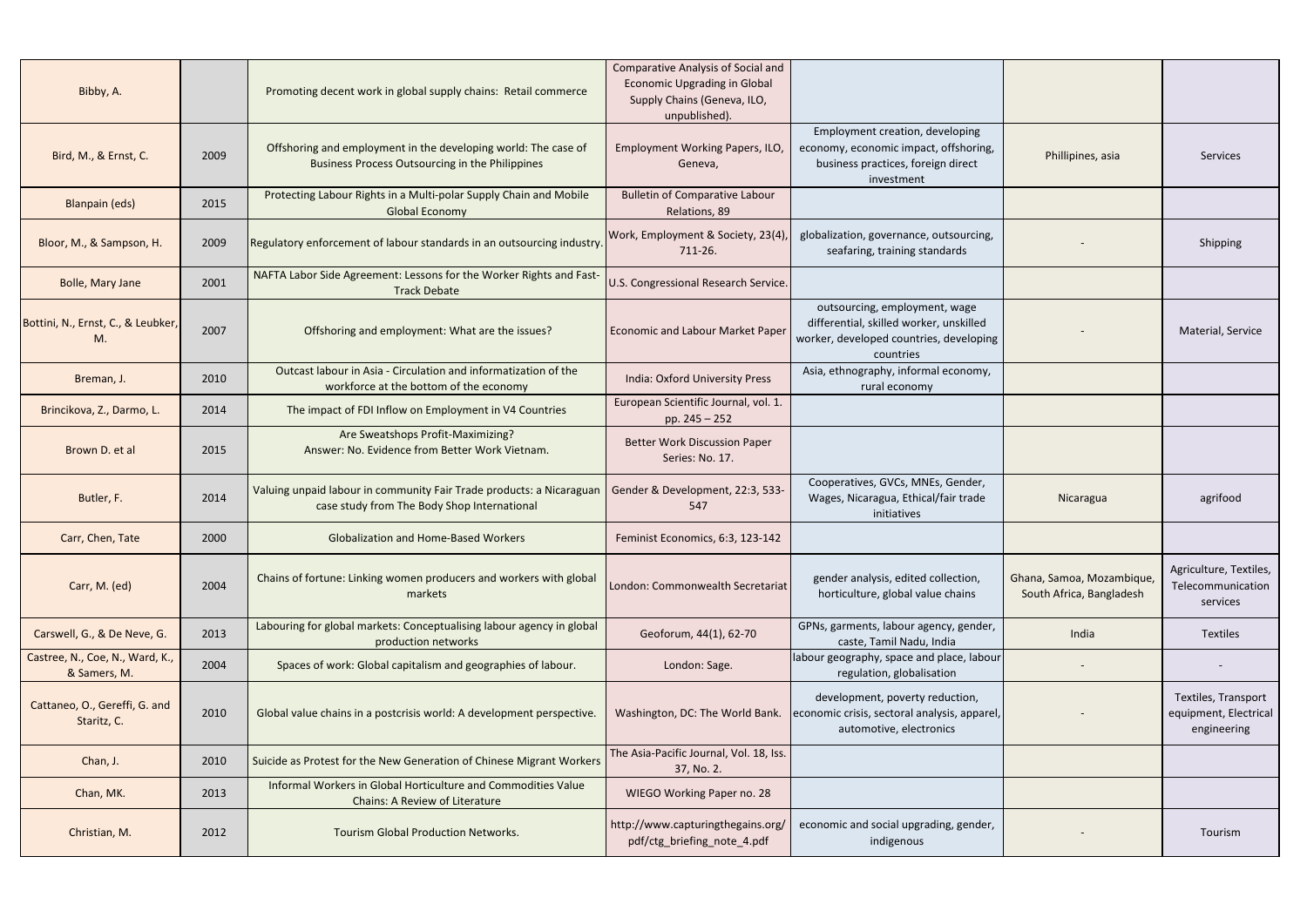| Christian, M., Evers, B., &<br>Barrientos, S.       | 2013 | Women in value chains: Making a difference.                                                                                                                             | <b>Revised Summit Briefing</b><br>No. 6.3 - February 2013                                          |                                                                                                       |               |              |
|-----------------------------------------------------|------|-------------------------------------------------------------------------------------------------------------------------------------------------------------------------|----------------------------------------------------------------------------------------------------|-------------------------------------------------------------------------------------------------------|---------------|--------------|
| Christopherson, S. & Lillie, N.                     | 2005 | Neither global nor standard: corporate strategies in the new era of<br>labor standards                                                                                  | Environment and Planning A 2005,<br>volume 27, pages 1919-1938                                     | labour standards, CSR, MNEs, global<br>labour regulation, responsibility, codes of<br>conduct         |               |              |
| Coe, N.                                             | 2011 | Geographies of production II: A global production network A-Z.                                                                                                          | Progress in Human Geography,<br>36(3), 389-402.                                                    | GPNs, GVCs, globalization, governance,<br>institutions                                                |               |              |
| Coe, N.                                             | 2012 | Geographies of production III: Making space for labour.                                                                                                                 | Progress in Human Geography,<br>37(2), 271-284.                                                    | agency, economic geography, labour,<br>migration, precariousness, unions, work                        |               |              |
| Coe, N.                                             | 2014 | Missing links: Logistics, governance and upgrading in a shifting global<br>economy.                                                                                     | Review of International Political<br>Economy, 21(1), 224-256.                                      | GPN, governance, logistics, upgrading,<br>research agenda, value                                      |               |              |
| Coe, N., & Hess, M.                                 | 2013 | Economic and social upgrading in global logistics                                                                                                                       | Capturing the gains working paper<br>38                                                            | Logistic revolution, economic upgrading,<br>social upgrading, global production<br>network            |               |              |
| Coe, N., & Hess, M.                                 | 2013 | Global production networks, labour and development.                                                                                                                     | Geoforum, 44(1), 4-9.                                                                              | GPN, labour, development,<br>fragmentation, agency, livelihoods                                       |               |              |
| Coe, N., Dicken, P., & Hess, M.                     | 2008 | Global production networks: Realizing the potential.                                                                                                                    | Journal of Economic Geography,<br>8(3), 271-295.                                                   | critical review, economic globalization,<br>GPN, territorial development                              |               |              |
| Cooper, A., Quesada, V                              | 2015 | Labour Relations: Successful cases within the banana industry                                                                                                           | World Banana Forum (WBF) -<br>Working Group on Labour Rights.                                      |                                                                                                       |               |              |
| Coslovsky, S., & Locke, R.                          | 2013 | Parallel paths to enforcement: Private compliance, public regulation,<br>and labor standards in the Brazilian sugar sector                                              | Politics & Society, 41(4), 497-526.                                                                | labor standards, private auditors, labor<br>inspectors, global supply chains, Brazil                  | <b>Brazil</b> | Sugar        |
| Cotton, E.                                          | 2015 | Transnational regulation of temporary agency work compromised<br>partnership between Private Employment Agencies and Global Union                                       | Work, Employment & Society, 29(1)<br>137-153                                                       | working condition, Trade unions,                                                                      |               |              |
| Craigwell, R.                                       | 2006 | Foreign Direct Investment and Employment in the English and Dutch-<br>Speaking Caribbean"                                                                               | ILO Subregional Office for the<br>Caribbean - Port of Spain,<br><b>International Labour Office</b> |                                                                                                       |               |              |
| Cumbers, A., Nativel, C. &<br>Routledge, P.         | 2008 | Labour agency and union positionalities in global production networks.                                                                                                  | Journal of Economic Geography,<br>8(3), 369-387.                                                   | GPN, labour, agency, dialectics, IFAs                                                                 |               |              |
| D. Dentonia and H. C. Peterson                      | 2011 | Multi-Stakeholder Sustainability Alliances in Agri-Food Chains: A<br>Framework for Multi-Disciplinary Research                                                          | International Food and Agribusiness<br>Management Review, Volume 14,<br>Issue 5, 2011.             |                                                                                                       |               |              |
| Dannenberg, P., & Nduru, G.                         | 2012 | Practices in international value chains: The case of the Kenyan fruit and<br>vegetable chain beyond the exclusion debate.                                               | Tijdschrift voor economische en<br>sociale geografie, 104(1), 41-56.                               | value chain, standards, horticulture,<br>agriculture, informality, GlobalGAP,<br>Africa, horticulture | Kenya         | Agriculture  |
| Davies, R., & Vadlamannati, K.                      | 2013 | A race to the bottom in labor standards? An empirical investigation.                                                                                                    | Journal of Development Economics,<br>$103(1), 1-14.$                                               | labour standards, competition, FDI,<br>spatial econometrics                                           |               |              |
| Davies, S., Hammer, N.,<br>Williams, G., Raman, R., | 2011 | Labour standards and capacity in global subcontracting chains:<br>evidence from a construction MNC.                                                                     | Industrial Relations Journal, 42(2),<br>124-138.                                                   | IFA, labour standards, value chains                                                                   |               | Construction |
| de Oliveira, J.A.P., Jabbour,<br>C.J.C.             | 2015 | Environmental Management, Climate Change, CSR, and Governance in<br>Clusters of Small Firms in Developing Countries Toward an Integrated<br><b>Analytical Framework</b> | Business & Society 1-22                                                                            |                                                                                                       |               |              |
| De Schutter O.                                      | 2015 | Towards a Legally Binding Instrument on Business and Human Rights                                                                                                       | Institute for Interdisciplinary<br>Research in Legal Sciences                                      |                                                                                                       |               |              |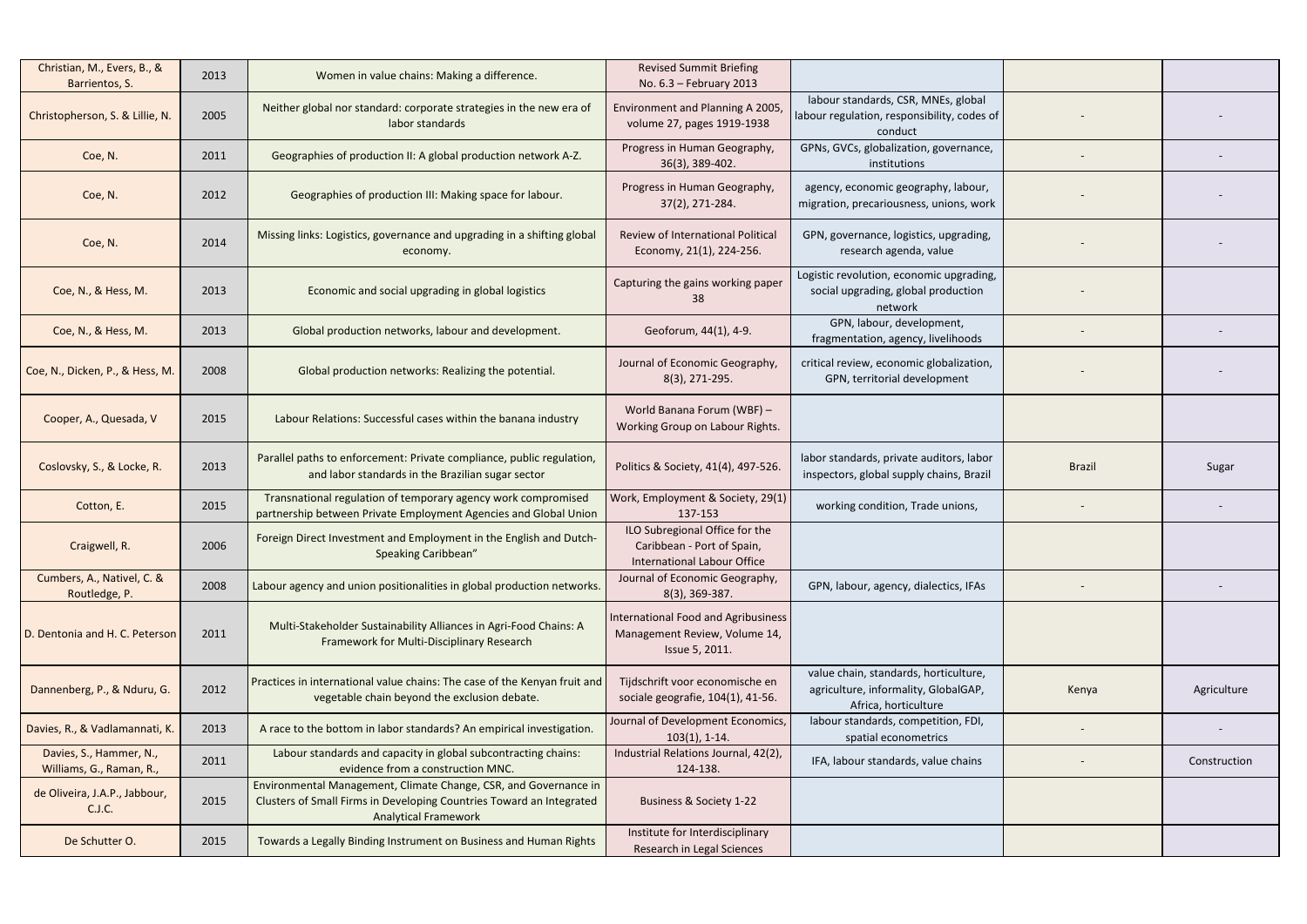| DeBarcker et al.                                        | 2016 | Reshoring: Myth or Reality?                                                                                                                  | OECD Science, Technology and<br>Industry Policy Papers, No. 27, OECD<br>Publishing, Papers                                              |                                                                                                                                                          |                                                                                                       |                                |
|---------------------------------------------------------|------|----------------------------------------------------------------------------------------------------------------------------------------------|-----------------------------------------------------------------------------------------------------------------------------------------|----------------------------------------------------------------------------------------------------------------------------------------------------------|-------------------------------------------------------------------------------------------------------|--------------------------------|
| Dewan, S. & Ronconi, L.                                 | 2014 | U.S. Free Trade Agreements and Enforcement of Labor Law in Latin<br>America                                                                  | IDB Working Paper Series No.IDB-<br>WP-543                                                                                              | labour inspection, trade agreements                                                                                                                      | Honduras, Mexico, El Salvador,<br>Guatemala, Dominican<br>Republic, Nicaragua                         |                                |
| Dicken, P.                                              | 2010 | Global shift: Mapping the changing contours of the world economy.                                                                            | London: Sage Publications Ltd.                                                                                                          | globalization, production, world<br>economy, trade, development                                                                                          |                                                                                                       |                                |
| Diller, J                                               | 1999 | A social conscience in the global marketplace? Labour dimensions of<br>codes of conduct, social labelling and investor initiatives           | International Labour Review, Vol.<br>138, No. 2, p. 103                                                                                 |                                                                                                                                                          |                                                                                                       |                                |
| Distelhorst, G., Hainmueller, J.,<br>& Locke, R.        | 2013 | Does lean capability building improve labor standards? Evidence from<br>the Nike supply chain                                                | The Watson Institute for<br>International Studies at Brown<br>University, Working Paper No. 2013-<br>09                                 | Nike, CSR, working conditions, lean<br>manufacturing, social and economic<br>upgrading                                                                   | China, Thailand, Indonesia,<br>India, Malaysia, Sri Lanka,<br>Vietnam, Bangladesh, Egypt,<br>Cambodia | <b>Texiles</b>                 |
| Distelhorst, G., Locke, R., Pal,<br>T., & Samel, H.     | 2014 | Production Goes Global, Standards Stay Local: Private Regulation in the<br><b>Global Electronics Industry</b>                                | The Watson Institute for<br>International Studies at Brown<br>University, Working Paper No. 2014-<br>13                                 |                                                                                                                                                          |                                                                                                       | Electronics                    |
| Dolan, C. & Humphrey, J.                                | 2004 | On Farm and Packhouse: Employment at the Bottom of a Global Value<br>Chain                                                                   | Rural Sociology, 69(1), pp.99-126                                                                                                       | Horticulture, Agriculture, Working<br>Conditions, Supermarkets, Wages,<br>Employment                                                                     | Kenya                                                                                                 | horticulture                   |
| Dolan, C. & Humphrey, J.                                | 2004 | Changing governance patterns in the trade in fresh vegetables between   Environment and Planning A, 36(3),<br>Africa and the United Kingdom. | 491-510.                                                                                                                                | supermarkets, governance, fresh<br>vegetables                                                                                                            | Africa, United Kingdom                                                                                | Agriculture                    |
| Domat et al.                                            | 2013 | Are Sweatshops Profit-Maximizing? Answer: No. Evidence from Better<br><b>Work Vietnam</b>                                                    | Better Work discussion paper no.10                                                                                                      |                                                                                                                                                          |                                                                                                       |                                |
| Donaghey, J., Reinecke, J.,<br>Niforou, C., & Lawson B. | 2014 | From employment relations to consumption relations: Balancing labor<br>governance in global supply chains                                    | Human Resource Management,<br>53(2), 229-252                                                                                            | consumer relations, employment<br>relations, global supply chains, labor<br>governance, labor standards, private<br>regulation, transnational governance |                                                                                                       |                                |
| Dossani, R. & Kenney, M.                                | 2007 | The next wave of globalization: relocating service provision to India.                                                                       | World Development, 35(5), 772-<br>791.                                                                                                  | offshoring, outsourcing, call centre                                                                                                                     | India                                                                                                 | Telecommunications<br>services |
| Draper, P. & Freytag, A.                                | 2014 | Who Captures the Value in the Global Value Chain? High Level<br>Implications for the World Trade Organization                                | E15 Expert Group on Global Value<br><b>Chains: Development Challenges</b><br>and Policy Options, Think Piece,<br><b>ICTSD &amp; WEF</b> | global value chains (GVCs), trade                                                                                                                        |                                                                                                       |                                |
| Dupper, O., Fenwick, C.                                 | 2015 | The Interaction of Labour Inspection and Private Compliance Initiatives:<br>A case study of Better Work Indonesia                            | Paper presentated at the Regulating<br>for Decent Work Conference,<br>Geneva, July 2015                                                 |                                                                                                                                                          |                                                                                                       |                                |
| E. Arnould, A. Plastina, D.                             | 2009 | Does Fair Trade Deliver on Its Core Value Proposition? Effects on<br>Income, Educational Attainment, and Health in Three Countries           | Journal of Public Policy & Marketing,<br>Vol. 28, No. 2, pp. 186-201.                                                                   |                                                                                                                                                          |                                                                                                       |                                |
| Ebert, F., & Posthuma, A.                               | 2011 | Labour provisions in trade arrangements: Current trends and<br>perspectives                                                                  | Discussion Paper 205, International<br>Institute for Labour Studies, Geneva:<br><b>International Labour Office</b>                      | trade agreements, labour provisions,<br><b>WTO</b>                                                                                                       |                                                                                                       |                                |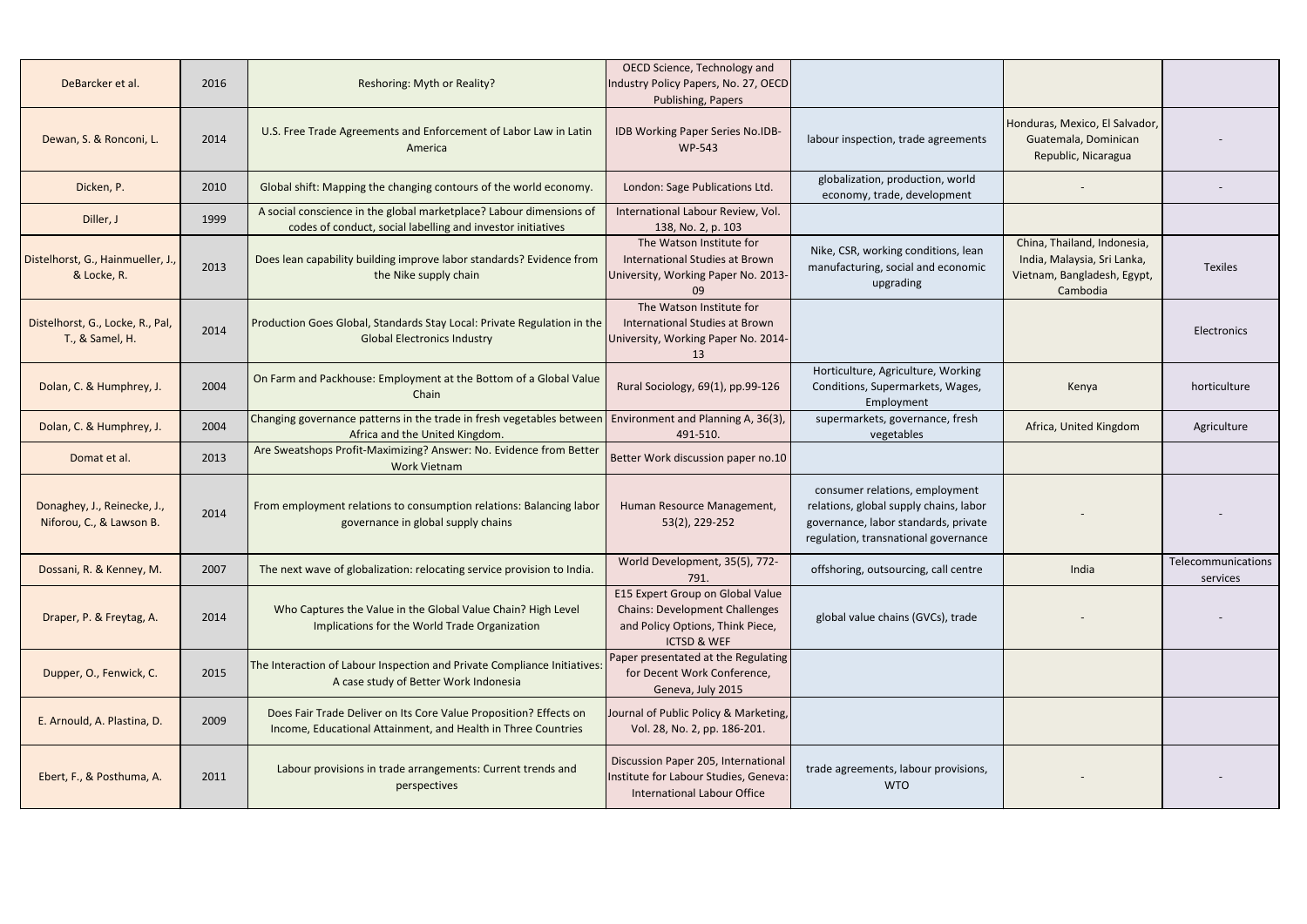| Ebert, F.C. and A. Posthuma                       | 2010    | Labour Standards and Development Finance Institutions: A review of<br>current policies and activities                                              | Discussion Paper No. 204,<br>International Institute for Labour<br>Studies, ILO, Geneva, 2010.                                                                     |                                                                                                                               |            |                                                                               |
|---------------------------------------------------|---------|----------------------------------------------------------------------------------------------------------------------------------------------------|--------------------------------------------------------------------------------------------------------------------------------------------------------------------|-------------------------------------------------------------------------------------------------------------------------------|------------|-------------------------------------------------------------------------------|
| Egels-Zanden, N., & Merk, J.                      | 2013    | Private regulation and trade union rights: Why codes of conduct have Journal of Business Ethics, 09 August<br>limited impact on trade union rights | 2013                                                                                                                                                               | codes of conduct, freedom of association,<br>private regulation, supplier relationships,<br>trade union rights, worker rights |            |                                                                               |
| Elder, S.D., Zerriffi, H., Le Billon,             | 2012    | Effects of Fair Trade Certification on Social Capital: The Case of<br><b>Rwandan Coffee Producers</b>                                              | World Development, Vol. 40, No.<br>11, pp. $2355 - 2367$ .                                                                                                         |                                                                                                                               |            |                                                                               |
| <b>Electronics Watch Consortium</b>               | 2014    | The ICT sector in the spotlight, Leverage of public procurement<br>decisions on working conditions in the supply chain.                            |                                                                                                                                                                    |                                                                                                                               |            |                                                                               |
| Elliot, K., & Freeman, R.                         | 2003    | Can labor standards improve under globalization?                                                                                                   | Washington, DC: Institute for<br><b>International Economics.</b>                                                                                                   | globalization, labour standards, role of<br>WTO, role of ILO                                                                  |            |                                                                               |
| Elms, S., & Low, P.                               | 2013    | Global value chains in a changing world                                                                                                            | http://www.wto.org/english/res_e/<br>booksp e/aid4tradeglobalvalue13<br>e.pdf                                                                                      | trade, developing countries, Asia,<br>automotive, risk, value-added                                                           |            | Transport equipment<br>manufacturing                                          |
| Ernst, C., & Aviles, E.                           | 2011    | Offshoring en México: Trampa o potencial oportunidad para crear más<br>y mejores empleos?                                                          | Revista Trabajo, México D.F.,                                                                                                                                      | offshoring, manufacturing, employment,<br>jobs                                                                                |            |                                                                               |
| Ernst, C., & Sanchez-Ancochea,<br>D               | 2008    | Offshoring and employment in the developing world: The case of Costa<br>Rica                                                                       | <b>Employment Working Paper,</b><br>4/2008, ILO, Geneva                                                                                                            | employment creation, outsourcing,<br>manufacturing, Costa Rica                                                                | Costa Rica | Manufacturing                                                                 |
| Eroglu, M                                         | 2008    | Multinational Enterprises and Tort Liabilities: An Interdisciplinary and<br><b>Comparative Examination</b>                                         | Cheltenham, UK: Edward Elgar Pub                                                                                                                                   |                                                                                                                               |            |                                                                               |
| Errighi, Mamic and Krogh-                         | 2015    | Global Supply Chains: Insights into the Thai Seafood Sector                                                                                        | Forthcoming                                                                                                                                                        |                                                                                                                               |            |                                                                               |
| Escaith, Lindenberg and<br>Miroudot               | 2010    | Global Value Chains and the Crisis: Reshaping International Trade<br>Elasticity                                                                    | Cattaneo, O., Gereffi, G. and Staritz,<br>C. (2010) Global value chains in a<br>postcrisis world: A development<br>perspective. Washington, DC: The<br>World Bank. | trade                                                                                                                         |            |                                                                               |
| <b>Ethical Trading Initiative.</b>                | 2013    | Freedom of association in company supply chains: A practical guide.                                                                                | London: Ethical Trading Initiative.                                                                                                                                | freedom of association, supply chains,<br>responsible practices                                                               |            |                                                                               |
| <b>EUROCITIES</b>                                 | 2011    | RESPIRO Guide on Socially Responsible Procurement of Textiles and<br>Clothing                                                                      | The LANDMARK project in brief (The<br>LANDMARK consortium, 2011)                                                                                                   |                                                                                                                               |            |                                                                               |
| Fairbrother, P., Lévesque, C., &<br>Hennebert, M. | 2013    | Transnational trade unionism: Building union power.                                                                                                | New York: Routledge.                                                                                                                                               | international employment relations, EU,<br>NAFTA,                                                                             |            | Transport, Textiles,<br>Transport equipment<br>manufacturing,<br>Construction |
| <b>Fairtrade International</b>                    | 2014    | Fairtrade Standard for Hired Labour                                                                                                                | Fairtrade International, Bonn                                                                                                                                      |                                                                                                                               |            |                                                                               |
| <b>Fairtrade International</b>                    | 2013    | Fairtrade Standard for Gold and Associated Precious Metals<br>for Artisanal and Small Scale Mining                                                 | Fairtrade International, Bonn                                                                                                                                      |                                                                                                                               |            |                                                                               |
| <b>FAO</b>                                        | undated | Fishery and Aquaculture Country Profiles. The Kingdom of Thailand.                                                                                 | Available at<br>http://www.fao.org/fishery/facp/TH<br>A/en                                                                                                         |                                                                                                                               |            |                                                                               |
| <b>FAO</b>                                        | 2014    | The Changing Role of Multinational Companies in the Global Banana                                                                                  | Rome, 2014                                                                                                                                                         |                                                                                                                               |            |                                                                               |
| Farole, T.                                        | 2011    | Special Economic Zones: What Have We Learned                                                                                                       | Economic Premise, (2011, No. 64,<br>World Bank)                                                                                                                    |                                                                                                                               |            |                                                                               |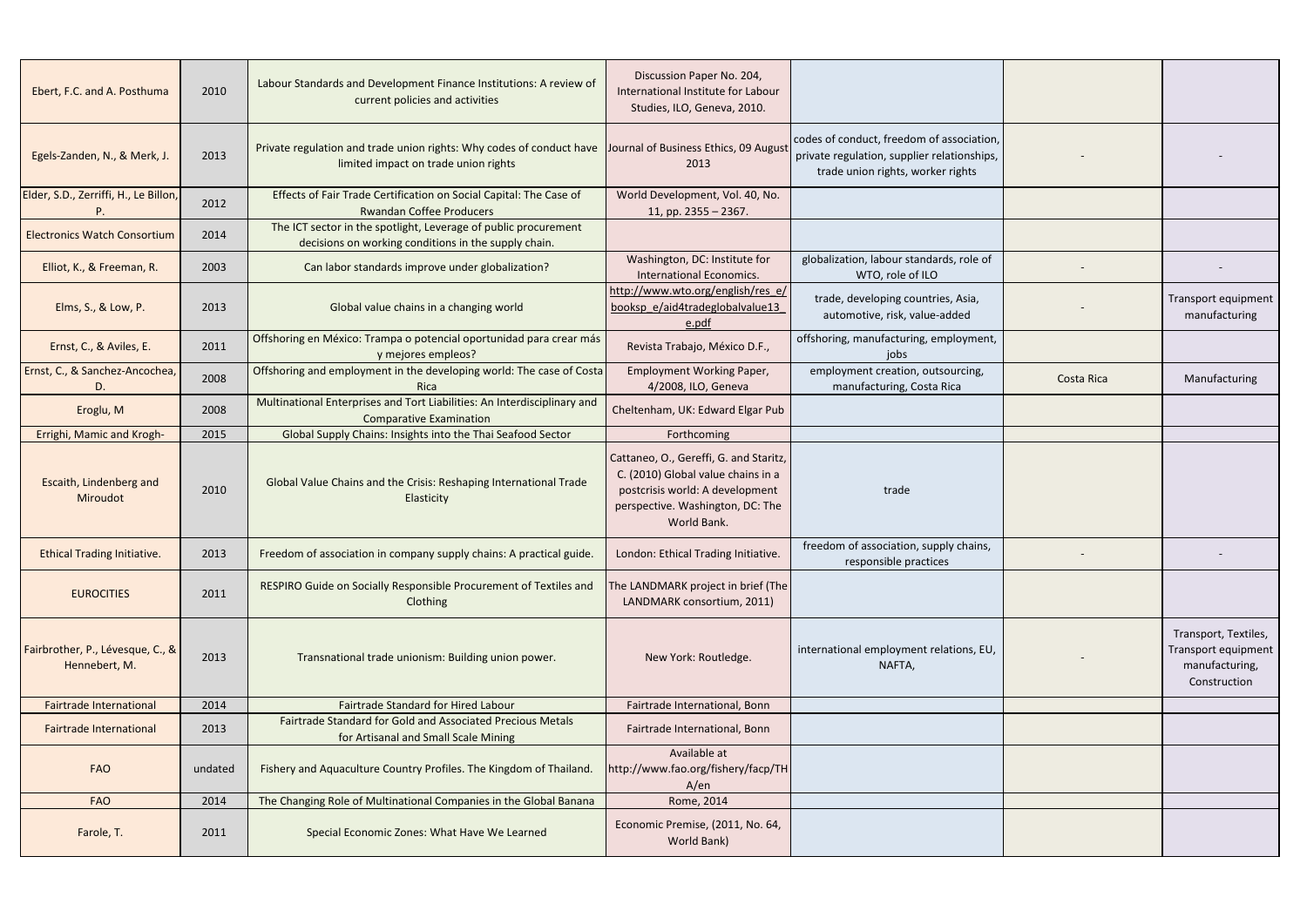| Farole, T., & Winkler, D.         | 2014 | Making foreign direct investment work for Sub-Saharan Africa: Local<br>spillovers and competitiveness in global value chains                            | Washington DC: World Bank                                                                                          | spillovers, FDI, linkages, domestic, Africa,<br>productivity                                                               | Chile, Ghana, Kenya, Lesotho,<br>Mozambique, Sri Lanka,<br>Swaziland, Vietnma | Agriculture, Textiles,<br>Mining                    |
|-----------------------------------|------|---------------------------------------------------------------------------------------------------------------------------------------------------------|--------------------------------------------------------------------------------------------------------------------|----------------------------------------------------------------------------------------------------------------------------|-------------------------------------------------------------------------------|-----------------------------------------------------|
| Fernandez-Stark et al.            | 2011 | Workforce Development in the Fruit and Vegetable Global Value Chain                                                                                     | Center on Globalization Governance<br>& Competitiveness and RTI<br>International.                                  | GVC, agriculture, workforce                                                                                                |                                                                               |                                                     |
| Fernandez-Stark et al.            | 2011 | The Offshore Services Global Value Chain: Economic Upgrading and<br><b>Workforce Development</b>                                                        | in G. Gereffi, K. Fernandez-Stark and<br>P. Psilos: Skills for Upgrading:<br>Workforce Development and Global      |                                                                                                                            |                                                                               |                                                     |
| Fichter, M.                       | 2014 | <b>Global Value Chains and Trade Union Strategies: Implementing</b><br><b>International Framework Agreements</b>                                        | Bhowmik, S. eds, The State of<br><b>Labour: The Global Financial Crisis</b><br>and Its Impact, Hoboken: Taylor and | IFA, GUF, multinational enterprise, trade<br>unions, European Works Councils,                                              | EU                                                                            | automotive,<br>chemicals, services,<br>construction |
| Fichter, M.& Sydney, J.           | 2002 | Using networks towards global labour standards? Organizing social<br>responsibility in global production chains                                         | Industrielle Beziehungen, 9(4), 357<br>80.                                                                         | codes of conduct, corporate social<br>responsibility, interfirm networks, global<br>commodity chain, structuration theory, |                                                                               | Clothing                                            |
| Fichter, M., Helfen, S.           | 2013 | <b>Building Transnational Union Networks across Global Production</b><br>Networks: Conceptualising a New Arena of Labour-Management<br><b>Relations</b> | <b>British Journal of Industrial</b><br>Relations, Vol. 51, No. 3                                                  |                                                                                                                            |                                                                               |                                                     |
| Fine, J.                          | 2015 | Alternative labour protection movements in the United States:<br>Reshaping industrial relations?                                                        | International Labour Review, 154(1)                                                                                | labour protection, trade unions                                                                                            | <b>United States</b>                                                          |                                                     |
| Finnegan, B.                      |      | Responsibility Outsourced: Social Audits, Workplace Certification and<br>Twenty Years of Failure to Protect Worker Rights                               | AFL-CIO                                                                                                            |                                                                                                                            |                                                                               |                                                     |
| Forsythe, D.P.                    | 2009 | Encyclopedia of Human Rights: Vol. 1                                                                                                                    | Oxford University Press; 1 edition                                                                                 |                                                                                                                            |                                                                               |                                                     |
| Fransen, L.                       | 2011 | Why do private governance organizations not coverge? A political-<br>institutional analysis of transnational labor standards regulation                 | Governance, 24(2), 359-387.                                                                                        | corporate governance, globalization, CSR,<br>textiles                                                                      |                                                                               | <b>Textiles</b>                                     |
| Frenkel, S. et al.                |      | Global Supply Chains in the Food Industry: Insights from the Asia-Pacific<br>Region                                                                     |                                                                                                                    |                                                                                                                            |                                                                               |                                                     |
| Frenkel, S. Mamic, I., Greene, L. | 2015 | Global Supply Chains in the Food Industry: Insights from the Asia-Pacific<br>region                                                                     | unpublished                                                                                                        |                                                                                                                            |                                                                               |                                                     |
| Fung, A., O'Rourke, D., & Sabel,  | 2002 | Can we put an end to sweatshops?                                                                                                                        | Boston: Beacon Press.                                                                                              | sweatshops, labour standards,<br>transparency and monitoring, regulation                                                   |                                                                               | <b>Textiles</b>                                     |
| Garmann Johnsen,                  | 2011 | Formal Project Organization and Informal Social Networks: Regional<br>Advantages in the Emergent Animation Industry in Oslo, Norway                     | European Planning Studies, Vol. 19,<br>No. 7                                                                       |                                                                                                                            |                                                                               |                                                     |
| Gereffi & Christian               | 2009 | The impacts of Wal-Mart: The rise and consequences of the world's<br>dominant retailer                                                                  | Annual Review of Sociology 35                                                                                      |                                                                                                                            |                                                                               |                                                     |
| Gereffi & Lee                     | 2012 | Why the world suddenly cares about global supply chains.                                                                                                | Journal of supply chain<br>management, 48(3), 24-32.                                                               | GVC, supply chain management,<br>international/global purchasing,<br>outsourcing (make or buy), literature                 |                                                                               |                                                     |
| Gereffi, G                        | 2005 | The Global Economy: Organization, Governance, and Development                                                                                           | N. Smelser, R. Swedberg (eds): The<br>Handbook of Economic Sociology,<br>2nd edition, Chapter: 8                   |                                                                                                                            |                                                                               |                                                     |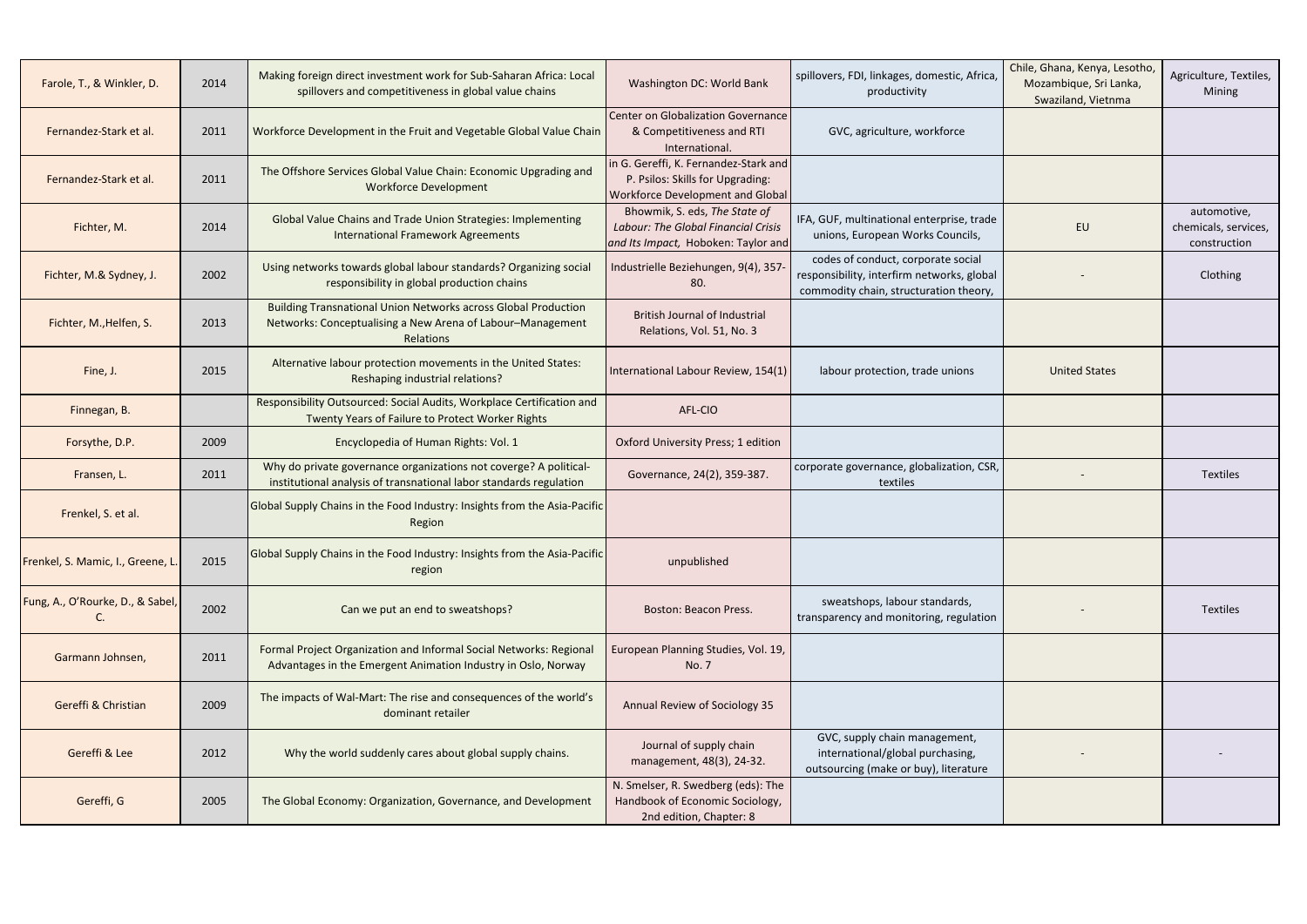| 2016 | Economic and Social Upgrading in Global Value Chains<br>and Industrial Clusters: Why Governance Matters        | Journal of Business Ethics, January                                                            |                                                                                                                                                                                             |                                     |                                                                  |
|------|----------------------------------------------------------------------------------------------------------------|------------------------------------------------------------------------------------------------|---------------------------------------------------------------------------------------------------------------------------------------------------------------------------------------------|-------------------------------------|------------------------------------------------------------------|
| 2011 | Skill for upgrading: Workforce development and global value chains in<br>developing countries.                 | Durham, NC: Duke University,<br>Centre on Globalization,<br>Governance & Competitiveness.      |                                                                                                                                                                                             |                                     |                                                                  |
| 2011 | <b>Global Value Chains and International Competition</b>                                                       | The Antitrust Bulletin, 56(1)                                                                  |                                                                                                                                                                                             |                                     |                                                                  |
| 2014 | A global value chain perspective on industrial policy and development<br>in emerging markets                   | 24 Duke Journal of Comparative &<br>International Law 433-458                                  | Global Supply Chains (GSCs), Economic<br>and social upgrading, Industrial Policy                                                                                                            | Brazil, China                       |                                                                  |
| 1999 | International trade and industrial upgrading in the apparel commodity<br>chains.                               | Journal of International Economic,<br>$48(1)$ , 37-70.                                         | GCCs, industrial upgrading,                                                                                                                                                                 | East Asia                           | <b>Textiles</b>                                                  |
| 2006 | The new offshoring of jobs and global development.                                                             | Geneva: International Institute for<br>Labor Studies and International<br>Labour Organization. | jobs, outsourcing, global development,<br>industrial upgrading, governance                                                                                                                  |                                     |                                                                  |
| 2013 | Global value chains in a post-Washington Consensus world.                                                      | Review of International Political<br>Economy, 21(1), 9-37.                                     | globalization, development, GVCs, GCCs,<br>Latin America, East Asia, import-<br>substituting industrialization (ISI), export-<br>orientated industrialization (EOI), value-<br>added trade. | Latin America, East Asia            |                                                                  |
| 2011 | Global Value Chain Analysis: A Primer                                                                          | Durham, North Carolina: Duke<br>University                                                     | upgrading, governance, GVC analysis                                                                                                                                                         |                                     |                                                                  |
| 1994 | Commodity chains and global capitalism.                                                                        | Westport, CT: Praeger.                                                                         | GCCs, buyer and producer driven chains,<br>global trade                                                                                                                                     |                                     |                                                                  |
| 2014 | Economic and Social Upgrading in Global Value Chains and Industrial<br><b>Clusters: Why Governance Matters</b> | Journal of Business Ethics,<br>September 2014                                                  | CSR, GVC, Industrial clusters, governance,<br>economic upgrading, social upgrading                                                                                                          |                                     |                                                                  |
| 2005 | The governance of global value chains.                                                                         | Review of International Political<br>Economy, 12(1), 78-104.                                   | GVCs, governance, networks, transaction<br>costs, value chain modularity                                                                                                                    |                                     |                                                                  |
| 2011 | Skill for upgrading: Workforce development and global value chains in<br>developing countries.                 | Durham, NC: Duke University,<br>Centre on Globalization,<br>Governance & Competitiveness.      | upgrading, skill development, developing<br>countries, fruit and vegetable, tourism,<br>apparel, services                                                                                   |                                     | Agriculture, Textiles,<br>Telecommunication<br>services, Tourism |
| 2006 | Globalization and the demand for governance                                                                    | In G. Gereffi, The New Offshoring of<br>Jobs and Global Development.<br>(Geneva), pp. 39-58.   |                                                                                                                                                                                             |                                     |                                                                  |
| 2014 | Capturing the gains in Africa: Making the most of global value chain<br>participation                          | http://www.capturingthegains.org/<br>pdf/Capturing-the-gains-in-Africa-<br>2014.pdf            | apparel, horticulture, OECD, economic<br>and social upgrading, labour challenges                                                                                                            | Africa                              | Textiles, Tourism,<br>Agriculture                                |
| 2015 | Trade, global value chains and wage-income inequality                                                          | OECD Trade Policy Papers, No. 182,<br><b>OECD Publishing Paris</b>                             |                                                                                                                                                                                             |                                     |                                                                  |
| 2006 | Core labour standards in trade agreements: From multilateralism to<br>bilateralism                             | Journal of World Trade, 40(5), 813-<br>36.                                                     | trade agreements, labour standards,<br>trade relations, forced labour                                                                                                                       |                                     |                                                                  |
|      |                                                                                                                |                                                                                                |                                                                                                                                                                                             | 2016, Volume 133, Issue 1, pp 25-38 |                                                                  |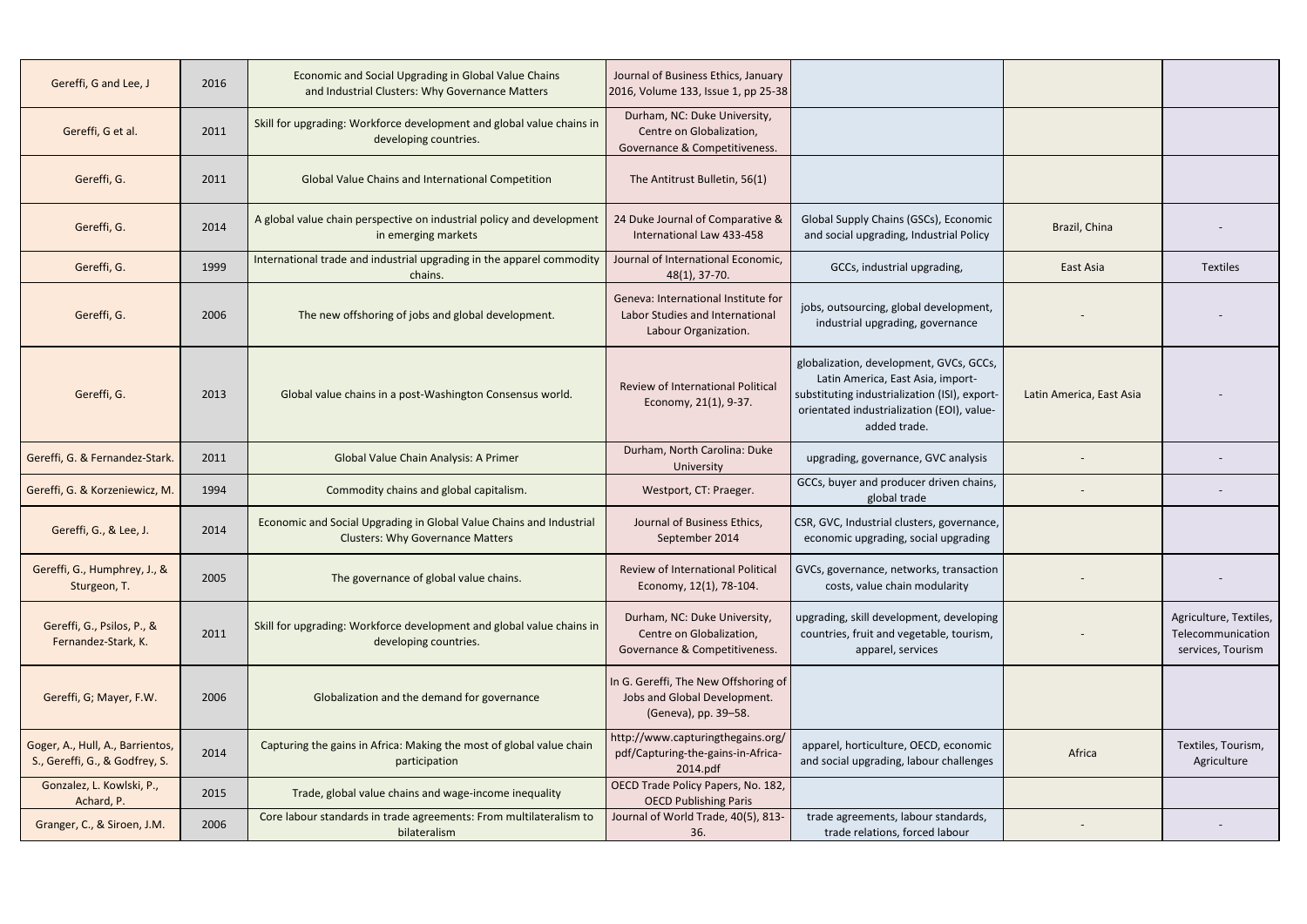| Granger, JM., Siroën, C.                    | 2009 | Core labor standards in trade agreements: From multilateralism to<br>bilateralism                                             | Journal of World Trade, Vol. 40, No.                                                                                                 |                                                                                 |                      |                              |
|---------------------------------------------|------|-------------------------------------------------------------------------------------------------------------------------------|--------------------------------------------------------------------------------------------------------------------------------------|---------------------------------------------------------------------------------|----------------------|------------------------------|
| Greenhill, B., Mosley, L., &<br>Prakash, A. | 2009 | Trade-based Diffusion of Labor Rights: A Panel Study, 1986 - 2002                                                             | American Political Science Review,<br>103(4)                                                                                         |                                                                                 |                      |                              |
| Gumbrell-McCormick, R.                      | 2008 | International actors and international regulation.                                                                            | In P. Blyton, E. Heery, N. Bacon, & J.<br>Fiorito. The SAGE handbook of<br>industrial relations (pp. 325-345).<br>Los Angeles: Sage. | international regulation, WTO, ILO, World<br>Bank, employment relations         |                      |                              |
| Habib, M., Sarwar, S                        | 2013 | Impact of Foreign Direct Investment on Employment Level In Pakistan:<br>A Time Series Analysis                                | Journal of Law, Policy and<br>Globalization. Vol. 10. pp. $46 - 53$                                                                  |                                                                                 |                      |                              |
| Hadwiger, F.                                | 2015 | Global Framework Agreements, Achieving decent work in global supply                                                           | Background paper(ILO, Geneva)                                                                                                        |                                                                                 |                      |                              |
| Hainmueller, J., & Hiscox, M.               | 2012 | The socially conscious consumer? Field experimental tests of consumer<br>support for fair labor standards                     | <b>MIT Political Science Department</b><br>Research Paper, 15.                                                                       | Fair labour, textiles, gap, sweatshops                                          | <b>North America</b> | <b>Textiles</b>              |
| Harrison, B; Kelley, M.                     | 1993 | Outsourcing and the Search for `Flexibility'                                                                                  | Work, Employment & Society,<br>British Sociological Association, vol.<br>7(2), pages 213-235                                         |                                                                                 |                      |                              |
| Harvey, M., Quilley, S. and                 | 2002 | Exploring the Tomato: Transformations of Nature, Society and                                                                  | Mass.: Edward Elgar                                                                                                                  |                                                                                 |                      |                              |
| Hassel, A.                                  | 2008 | The evolution of a global labor governance regime                                                                             | Governance, 21(2), 231-251.                                                                                                          | global labour governance, self-regulatory<br>standards, ILO                     |                      |                              |
| Hayter, S.                                  | 2004 | The social dimension of global production systems:<br>A review of the issues                                                  | ILO - Working Paper No. 25                                                                                                           |                                                                                 |                      |                              |
| Hedberg, C.                                 | 2013 | Grapes of wrath? Power spatialities and aspects of labour in the wild<br>berry global commodity chain.                        | Competition & Change, 17(1), 57<br>74.                                                                                               | GCC, social upgrading, power spatialities,<br>berry industry,                   | Sweden, Thailand     | Agriculture                  |
| Helfen, M., & Fichter, M.                   | 2013 | Building transnational union networks across global production<br>networks: conceptualising a new arena of labour-management  | <b>British Journal of Industrial</b><br>Relations, 51(3), 553-576.                                                                   | GUF, transnational union networks, GFA                                          |                      | <b>Mechnical engineering</b> |
| Henderson, J. et al.                        | 2002 | Global Production Networks and the Analysis of Economic<br>Development                                                        | Review of International Political<br>Economy (2002), vol. 9(3)                                                                       |                                                                                 |                      |                              |
| Hepple, B.                                  | 2005 | Labour laws and global trade.                                                                                                 | Oxford: Hart.                                                                                                                        | labour regulation, trade, trans-border<br>labour law                            |                      | $\sim$                       |
| Herrnstradt, O.                             | 2007 | Are international framework agreements a path to corporate social<br>responsibility?                                          | U. Pa. Journal of Business and<br>Employment Law, 10(1), 187-224.                                                                    | IFA, CSR, GUF                                                                   |                      |                              |
| Hesmondhalgh, D., & Baker, S.               | 2015 | Sex, gender and work segregation in the cultural industries                                                                   | The Sociological Review, Volume 63,<br>Issue Supplement S1, pages 23-36                                                              |                                                                                 |                      |                              |
| Hesmondhalgh, D., & Baker, S.               | 2010 | A very complicated version of freedom': Conditions and experiences of<br>creative labour in three cultural industries         | Poetics, 38(1), 4-20                                                                                                                 |                                                                                 |                      |                              |
| Hough, P.                                   | 2012 | A race to the bottom? Globalization, labor repression, and<br>development by dispossession in Latin America's banana industry | Global Labour Journal, 3(20), 237-<br>64.                                                                                            | globalization, labour repression, latin<br>america, race to the bottom, Bananas | Latin America        | Agriculture                  |
| Houseman, S.                                | 2007 | Outsourcing, offshoring and productivity measurement in United States   International Labour Review, 146(1-<br>manufacturing  | $2)$ , 61-80                                                                                                                         | globalization, outsourcing, productivity,<br>productivity measurement           | <b>United States</b> | Manufacturing                |
| Hua, S.                                     | 2013 | Supply chain perspectives and issues in China: A literature review                                                            | http://www.iberglobal.com/Archivo<br>s/China_supply_chain_perspectives<br>_fung.pdf                                                  | China, sustainability, environmental                                            |                      |                              |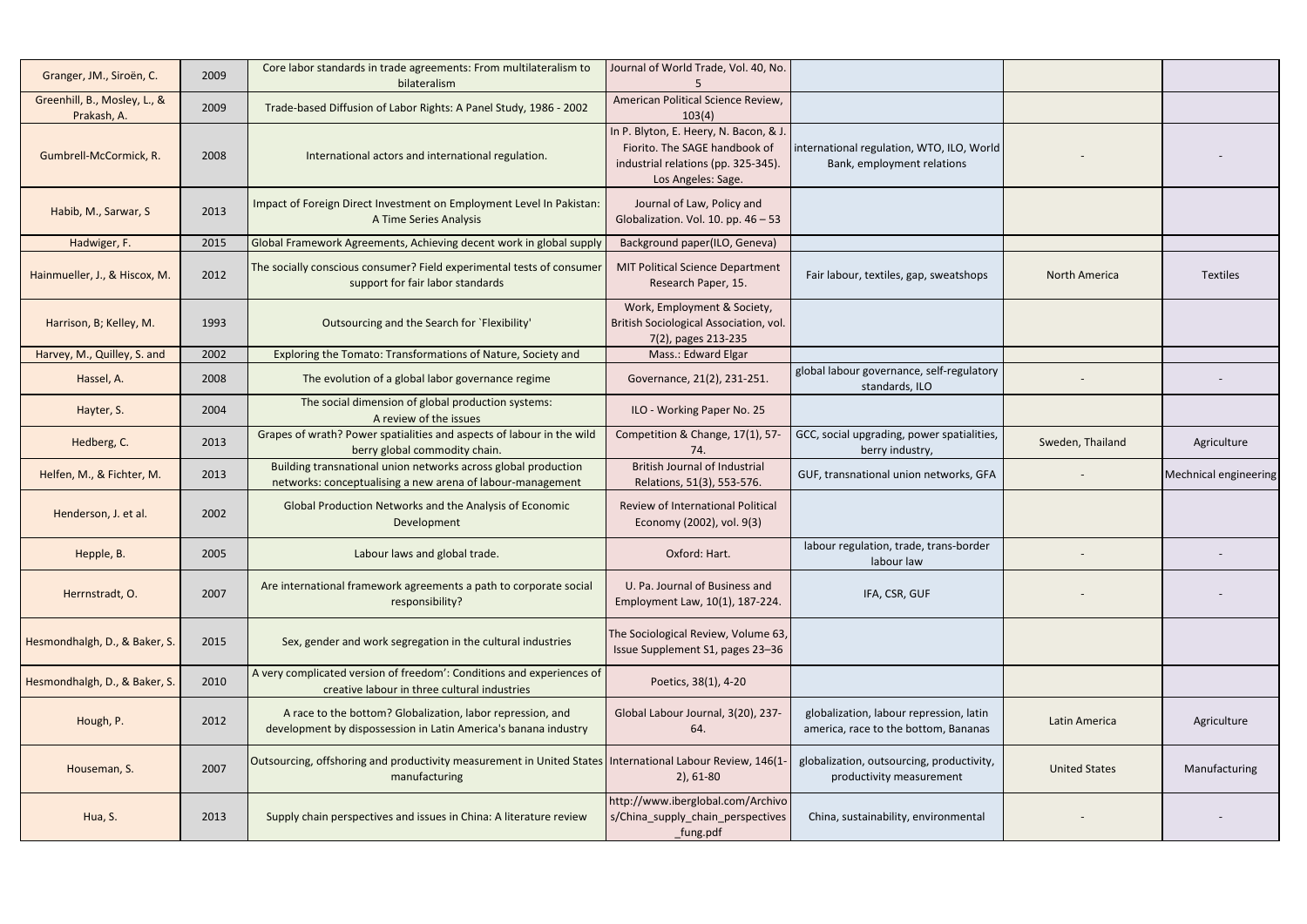| Humphrey, J. & Memedovic, O.     | 2006        | Global value chains in the agrifood sector.                                                                                                                               | http://www.unido.org/fileadmin/im<br>port/60026_01_global_value_chains<br>agrifood_sector.pdf                                                                                                                                                                                                   | GVCs, poverty, agrifood | Agriculture |
|----------------------------------|-------------|---------------------------------------------------------------------------------------------------------------------------------------------------------------------------|-------------------------------------------------------------------------------------------------------------------------------------------------------------------------------------------------------------------------------------------------------------------------------------------------|-------------------------|-------------|
| Humphrey, J., & Memedovic,<br>O. | 2003        | The global automotive industry value chain: what prospects for<br>upgrading by developing countries.                                                                      | <b>UNIDO Sectorial Studies Series</b><br>Working Paper.; Business Line 2009                                                                                                                                                                                                                     |                         |             |
| Humphrey, J., Schmitz, H.        | 2008        | Inter-firm relationships in global value chains: trends in chain<br>governance and their policy implications.                                                             | International Journal of<br>Technological Learning, Innovation<br>and Development, 1(3), 258-282.                                                                                                                                                                                               |                         |             |
| Humphrey, J., Schmitz, H.        | 2002        | How does insertion in global value chains affect upgrading in industrial<br>clusters?                                                                                     | Regional Studies, 36, issue 9, p.<br>1017-1027                                                                                                                                                                                                                                                  |                         |             |
| Hyejin, Yoon                     | Forthcoming | Promoting decent work in global supply chains: The animation/VFX<br>industry                                                                                              |                                                                                                                                                                                                                                                                                                 |                         |             |
| <b>ICTSD</b>                     | 2015        | Services trade through the GVC lens: lessons for Africa                                                                                                                   | Bridges Africa - Vol. 3, Issue 1                                                                                                                                                                                                                                                                |                         |             |
| <b>IILS</b>                      | 2013        | Studies on Growth with Equity. Social Dimensions of Free Trade                                                                                                            | Geneva, ILO                                                                                                                                                                                                                                                                                     |                         |             |
| <b>ILO</b>                       | 2015        | World Employment Social Outlook: The Changing Nature of Jobs                                                                                                              | ILO, p.139                                                                                                                                                                                                                                                                                      |                         |             |
| ILO                              | 2014        | Trade Union manual on Export Processing Zones                                                                                                                             | <b>ACTRAV Bureau for Workers'</b><br>Activities                                                                                                                                                                                                                                                 |                         |             |
| <b>ILO</b>                       | 2003        | Employment and social policy in respect of export processing zones                                                                                                        | GB.286/ESP/3                                                                                                                                                                                                                                                                                    |                         |             |
| ILO                              | 1998        | Labour and social issues relating to export processing zones                                                                                                              | <b>Tripartite Meeting of Export</b><br>Processing Zone-Operating<br>Countries                                                                                                                                                                                                                   |                         |             |
| <b>ILO</b>                       | 1981        | <b>Free Trade Zones</b>                                                                                                                                                   | <b>Employment effects of multinational</b><br>enterprises in developing<br>Countries                                                                                                                                                                                                            |                         |             |
| <b>ILO</b>                       | 2014        | Wages and Working Hours in the Textiles, Clothing, Leather and<br><b>Footwear Industries</b>                                                                              | Sectoral Activities Department.                                                                                                                                                                                                                                                                 |                         |             |
| <b>ILO</b>                       | 2015        | Global Labour Recruitment in a Supply Chain Context                                                                                                                       | ILO Fair Recruitment Initiative Series<br>Paper No. 3                                                                                                                                                                                                                                           |                         |             |
| <b>ILO</b>                       | 2015        | Report for discussion at the Meeting of Experts on Non-Standard Forms<br>of Employment                                                                                    | ILO, Geneva                                                                                                                                                                                                                                                                                     |                         |             |
| ILO                              | 2015        | Decent Work in Global Supply Chains : A Comparative Analysis of Good<br>Practices by Multinational Enterprises in promoting Decent Work in<br><b>Global Supply Chains</b> | Unpublished                                                                                                                                                                                                                                                                                     |                         |             |
| <b>ILO</b>                       |             | Better Work Vietnam Shows Path for Labour Law Reform                                                                                                                      | <b>Better Work Case Study</b>                                                                                                                                                                                                                                                                   |                         |             |
| <b>ILO</b>                       | 2013        | Impact Brief Better Work Jordan                                                                                                                                           | Better Work - ILO                                                                                                                                                                                                                                                                               |                         |             |
| <b>ILO</b>                       | 2010        | The International Cocoa Initiative                                                                                                                                        | ILO/IPEC                                                                                                                                                                                                                                                                                        |                         |             |
| <b>ILO</b>                       | 2010        | Combating child labour in cocoa growing                                                                                                                                   | ILO/IPEC                                                                                                                                                                                                                                                                                        |                         |             |
| <b>ILO</b>                       | 2014        | Ups and downs in the electronics industry: Fluctuating production and<br>the use of temporary and other forms of employment                                               | , Issues paper for discussion at the<br>Global Dialogue Forum on the<br>Adaptability of Companies to Deal<br>with Fluctuating Demands and the<br>Incidence of Temporary and Other<br>Forms of Employment in Electronics,<br><b>Sectoral Policies Department</b><br>(Geneva, 9-11 December 2014) |                         |             |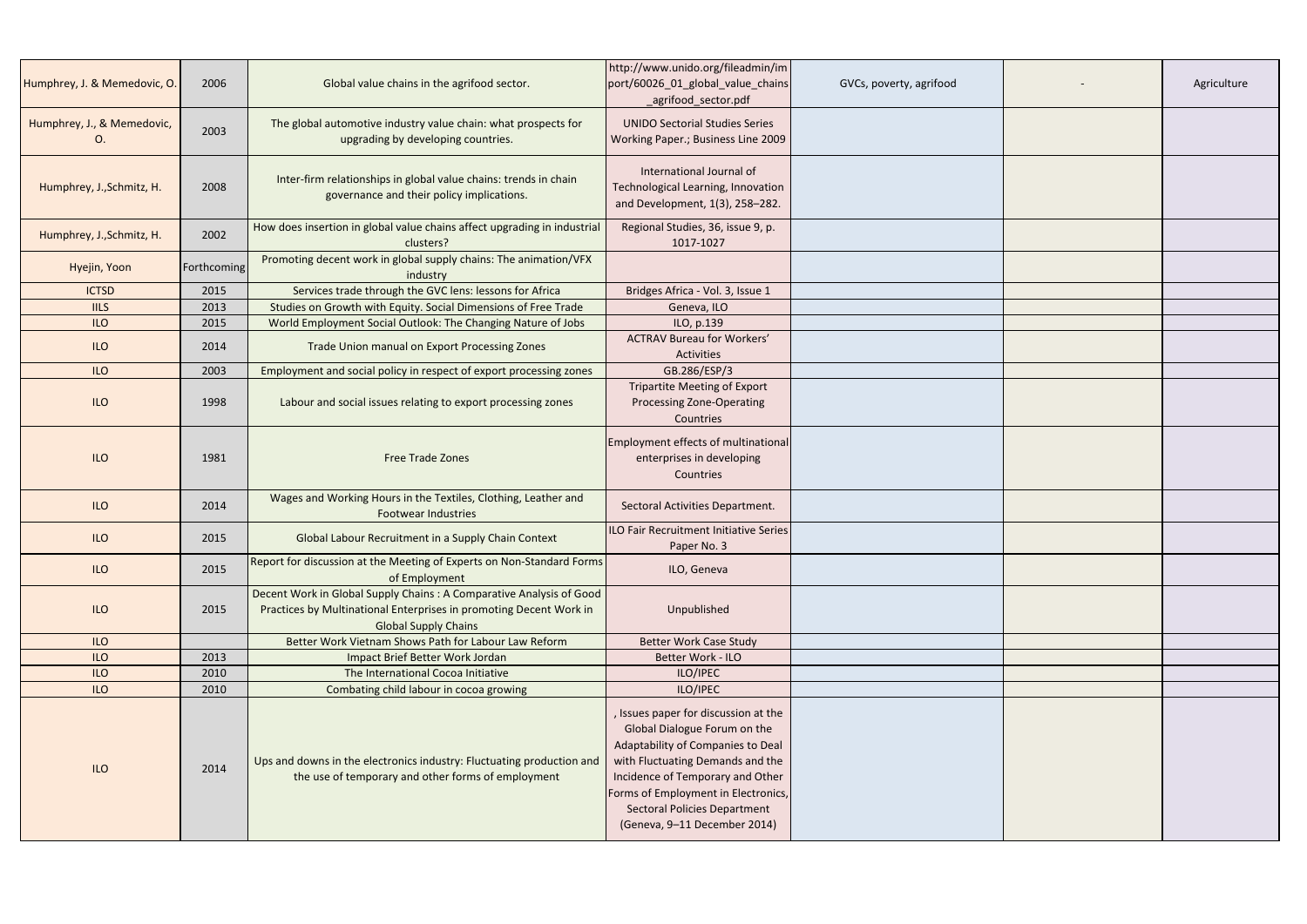|                                           |      | Priority safety and health issues                                                                   | Report for discussion at the<br><b>Tripartite Sectoral Meeting on</b><br>Safety and Health in the Road |                                        |           |              |
|-------------------------------------------|------|-----------------------------------------------------------------------------------------------------|--------------------------------------------------------------------------------------------------------|----------------------------------------|-----------|--------------|
| <b>ILO</b>                                | 2015 | in the road transport sector                                                                        | Transport Sector (Geneva, 12-16                                                                        |                                        |           |              |
|                                           |      |                                                                                                     | October 2015)                                                                                          |                                        |           |              |
|                                           |      |                                                                                                     |                                                                                                        |                                        |           |              |
|                                           |      |                                                                                                     | Background paper for the                                                                               |                                        |           |              |
|                                           |      |                                                                                                     | Meeting of Experts on Labour                                                                           |                                        |           |              |
| <b>ILO</b>                                | 2013 | Labour inspection and private compliance initiatives: Trends and issues.                            | Inspection                                                                                             |                                        |           |              |
|                                           |      |                                                                                                     | and the Role of Private Compliance<br>Initiatives                                                      |                                        |           |              |
|                                           |      |                                                                                                     | (Geneva, 10-12 December 2013)                                                                          |                                        |           |              |
| <b>ILO</b>                                | 2013 | Recurrent discussion under the ILO Declaration on Social Justice for a<br><b>Fair Globalization</b> | Report VI, pp. 15 (Geneva, 2013).                                                                      |                                        |           |              |
| <b>ILO</b>                                | 2013 | Global Employment Trends for Youth: A generation at risk                                            | (Geneva, ILO)                                                                                          |                                        |           |              |
| <b>ILO</b>                                | 2013 | Guide to the new Millennium Development Goals employment                                            | ILO Employment Sector (Geneva,                                                                         |                                        |           |              |
|                                           |      | indicators, Second Edition.                                                                         | 2013)                                                                                                  |                                        |           |              |
|                                           |      | Labour protection in a transforming world of work. A recurrent                                      | International Labour Conference,                                                                       |                                        |           |              |
| <b>ILO</b>                                | 2015 | discussion on the strategic objective of social protection                                          | 104th Session, 2015 (Geneva, 2015),                                                                    |                                        |           |              |
|                                           |      |                                                                                                     |                                                                                                        |                                        |           |              |
|                                           |      |                                                                                                     |                                                                                                        | ILO, Working Conditions, Forced        |           |              |
| <b>ILO &amp; Chulalongkorn University</b> | 2013 | Employment practices and working conditions                                                         | <b>ILO</b>                                                                                             | Labour, Decent work, Migration, Trade  | Thailand  | Fishing      |
|                                           |      | in Thailand's fishing sector                                                                        |                                                                                                        | unions, Economic and social upgrading  |           |              |
|                                           |      |                                                                                                     |                                                                                                        |                                        |           |              |
|                                           |      |                                                                                                     | http://www.laborrights.org/sites/de                                                                    |                                        |           |              |
| <b>International Labour Rights</b>        | 2012 | Aiding and abetting: How unaccountable fair trade certifiers are                                    | fault/files/publications-and-                                                                          | fair trade, CSR, monitoring and        |           | Agriculture  |
| Forum.                                    |      | destroying workers' rights.                                                                         | resources/IMO%20Report.pdf                                                                             | enforcement, certifiers, chocolate     |           |              |
|                                           |      |                                                                                                     |                                                                                                        |                                        |           |              |
|                                           |      |                                                                                                     | <b>Comparative Analysis of Good</b>                                                                    |                                        |           |              |
|                                           |      | Opportunities and Challenges in the Promotion of Decent Work in Hotel                               | <b>Practices by Multinational</b>                                                                      |                                        |           |              |
| J. Boardman et al                         | 2015 | <b>Global Supply Chains</b>                                                                         | <b>Enterprises in Promoting Decent</b>                                                                 |                                        |           |              |
|                                           |      |                                                                                                     | Work in Global Supply Chains                                                                           |                                        |           |              |
|                                           |      |                                                                                                     | (Geneva, ILO, 2015, unpublished).                                                                      |                                        |           |              |
| Jackson, G., Kuruvilla, S., &             |      | Across boundaries: The global challenges facing workers and                                         | <b>British Journal of Industrial</b>                                                                   | GVCs, employment relations, theory,    |           |              |
| Frege, C.                                 | 2013 | employment research                                                                                 | Relations, 51(3), 425-439.                                                                             | social sciences research, finance      |           |              |
|                                           |      |                                                                                                     | Working Paper prepared for                                                                             |                                        |           |              |
|                                           |      |                                                                                                     | presentation at the annual meetings                                                                    |                                        |           |              |
| Jaffee, D.                                | 2014 | Draying and Picking: Precarious Labor in the Logistics Supply Chain                                 | of the American Sociological                                                                           |                                        |           | Logistics    |
|                                           |      |                                                                                                     | Association, San Francisco, August                                                                     |                                        |           |              |
|                                           |      |                                                                                                     | 2014                                                                                                   |                                        |           |              |
| Jamali, D., Lund-Thomsen, P., &           | 2015 | <b>SMEs and CSR in Developing Countries</b>                                                         | Business & Society, 1-12                                                                               | SMEs, Corporate Social Responsibility, |           |              |
| Jeppesen, S.                              |      |                                                                                                     |                                                                                                        | developing countries                   |           |              |
|                                           |      |                                                                                                     |                                                                                                        | Competitiveness, global supply chains, |           |              |
| James, P., Walters, D.,                   | 2014 | Protecting workers through supply chains: Lessons from two                                          | Economic and Industrial Democracy,                                                                     | Private Compliance Initiatives (PCIs), | <b>UK</b> | Construction |
| Sampson, H., & Wadsworth, E.              |      | construction case studies                                                                           | $1 - 21$                                                                                               | supplier relations, OSH, governance,   |           |              |
|                                           |      |                                                                                                     |                                                                                                        | subcontracting                         |           |              |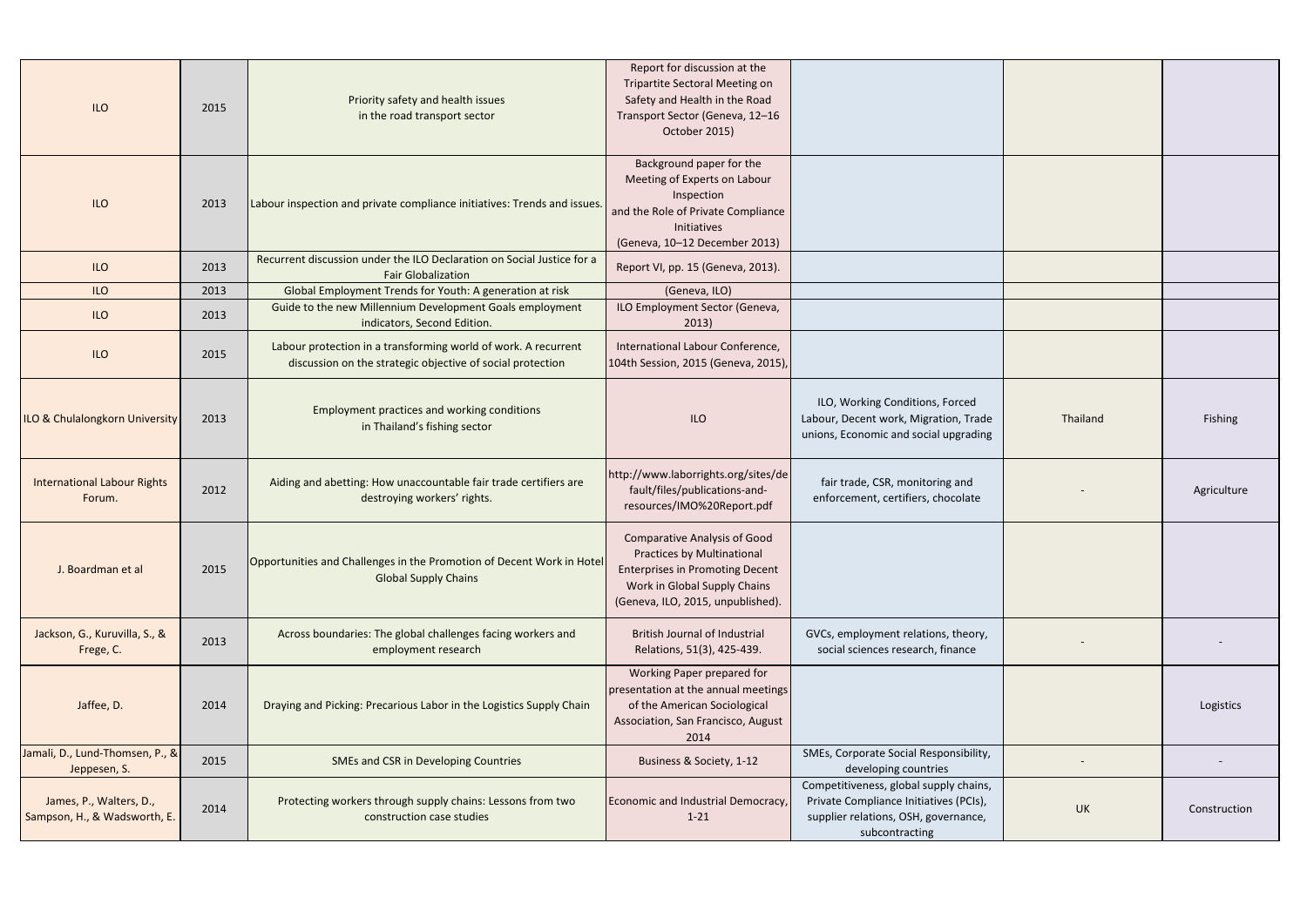| Jiang, X.                                                   | 2013 | Trade and employment in a vertically specialized world                                                                              | ILO Research Paper No. 5 (Geneva,<br>International Labour Organization<br>(ILO)                                           |                                                                                                                                       |                                                                        |                                     |
|-------------------------------------------------------------|------|-------------------------------------------------------------------------------------------------------------------------------------|---------------------------------------------------------------------------------------------------------------------------|---------------------------------------------------------------------------------------------------------------------------------------|------------------------------------------------------------------------|-------------------------------------|
| Jiang, X. & Milberg, W.                                     | 2013 | Capturing the jobs from globalization: trade and employment in global<br>value chains                                               | Capturing the gains working paper<br>30                                                                                   | statistics, employment, global value<br>chains (GVCs)                                                                                 | 39 countries                                                           |                                     |
| Jiang, X; Milberg                                           | 2013 | Implications of global value chains for trade, investment, development<br>and jobs.                                                 | OECD, WTO; UNCTAD                                                                                                         |                                                                                                                                       |                                                                        |                                     |
| <b>Joint Ethical Trading Initiatives</b>                    | 2015 | Living wages in global supply chains: A new agenda for business                                                                     |                                                                                                                           |                                                                                                                                       |                                                                        |                                     |
| Kadarusman., Y., & Nadvi, K.                                | 2013 | Competitiveness and technological upgrading in global value chains:<br>Evidence from the Indonesian electronics and garment sectors | European Planning Studies, 21(7),<br>1007-1028                                                                            | GVC, competition, local producers,<br>agency,                                                                                         | Indonesia                                                              | Textiles, Electrical<br>engineering |
| Kaminska, M., Visser, J.                                    | 2011 | The emergence of industrial relations in regional trade blocks - A<br>comparative analysis                                          | <b>British Journal of Industrial</b><br>Relations, 49(2), 256-281.                                                        | industrial relations, trade agreements,<br>regional agreements, labour standards,<br>migrant labour, social dialogue, human<br>rights | Europe, North America, West<br>Africa, South Africa, Southeast<br>Asia |                                     |
| Kaplinsky, R.                                               | 2010 | The role of standards in global value chains and their impact on<br>economic and social upgrading                                   | <b>World Bank</b>                                                                                                         |                                                                                                                                       |                                                                        |                                     |
| Kaplinsky, R., & Morris, M                                  | 2009 | Chinese FDI in Sub-Saharan Africa: engaging with large dragons                                                                      | <b>European Journal of Development</b><br>Research, 21(4), 551-569.                                                       |                                                                                                                                       |                                                                        |                                     |
| Kawa, A. and A. Marynak                                     | 2015 | Logistic sector as a support segment for sustainable supply chains                                                                  | <b>Technology Management for</b><br>Sustainable Production and Logistics<br>(Berlin, Springer Berlin Heidelberg,<br>2015) |                                                                                                                                       |                                                                        |                                     |
| Keune, M., & Marginson, P.                                  | 2013 | Transnational industrial relations as multi-level governance:<br>Interdependencies in European Social Dialogue                      | <b>British Journal of Industrial</b><br>Relations, 51(3), 473-497                                                         | social dialogue, european works councils,<br>IFAs, multi-governance                                                                   | Europe                                                                 |                                     |
| Kimura, F.                                                  | 2013 | How have production networks changed development strategies in East<br>Asia?                                                        | Global Value Chains In a Changing<br>World (Geneva, WTO) pp. 396-397                                                      |                                                                                                                                       |                                                                        |                                     |
| Knorringa, P., & Pegler, K.                                 | 2006 | Globalisation, firm upgrading and impacts on labour.                                                                                | Tijdschrift voor economomische en<br>social geografie, 97(5), 470-479.                                                    | labour, employment conditions, GVCs,<br>firm upgrading, globalisation, decent<br>work, ethical trade, CSR                             |                                                                        |                                     |
| Ko, JJR                                                     | 2003 | Contingent and internal employment systems: Substitutes or<br>complements?                                                          | Journal of Labour Research, Vol. 24,<br>No. 3, pp. 473 – 490                                                              |                                                                                                                                       |                                                                        |                                     |
| Kolben, K.                                                  | 2004 | Trade, Monitoring, and the ILO: Working to Improve Conditions in<br><b>Cambodia's Garment Factories</b>                             | Yale Human Rights and<br>Development Law Journal, Vol. 7,<br>pp. 79-107                                                   |                                                                                                                                       |                                                                        |                                     |
| Kolben, K.                                                  | 2013 | Trade, Development, and Migrant Garment Workers in Jordan.                                                                          | Middle East Law and Governance 5,<br>pp. 195-226, 2013.                                                                   |                                                                                                                                       |                                                                        |                                     |
| Kolben, K.                                                  | 2011 | Transnational Labor Regulation and the Limits of Governance                                                                         | Theoretical Inquiries in Law 12.2                                                                                         | governance, international labour<br>standards, developing countries, global<br>supply chains                                          |                                                                        |                                     |
| Kowalski, P. Gonzalez, J.L.,<br>Ragoussis, A., & Ugarte, C. | 2015 | Participation of Developing Countries in Global Value Chains:<br>Implications for Trade and Trade-Related Policies                  | <b>OECD Trade Policy Papers No.179</b>                                                                                    |                                                                                                                                       |                                                                        |                                     |
| Krishnan et al                                              | 2014 | Social and economic upgrading in floriculture global value chains:<br>flowers and cuttings GVCs in Uganda                           | Capturing the Gains Working Paper<br>42                                                                                   |                                                                                                                                       |                                                                        |                                     |
| Kryvoi, Y.                                                  | 2007 | Enforcing Labor Rights against Multinational Corporate Groups in<br>Europe                                                          | Industrial Relations: A Journal of<br>Economy and Society, 46, pp.<br>366-386.                                            |                                                                                                                                       |                                                                        |                                     |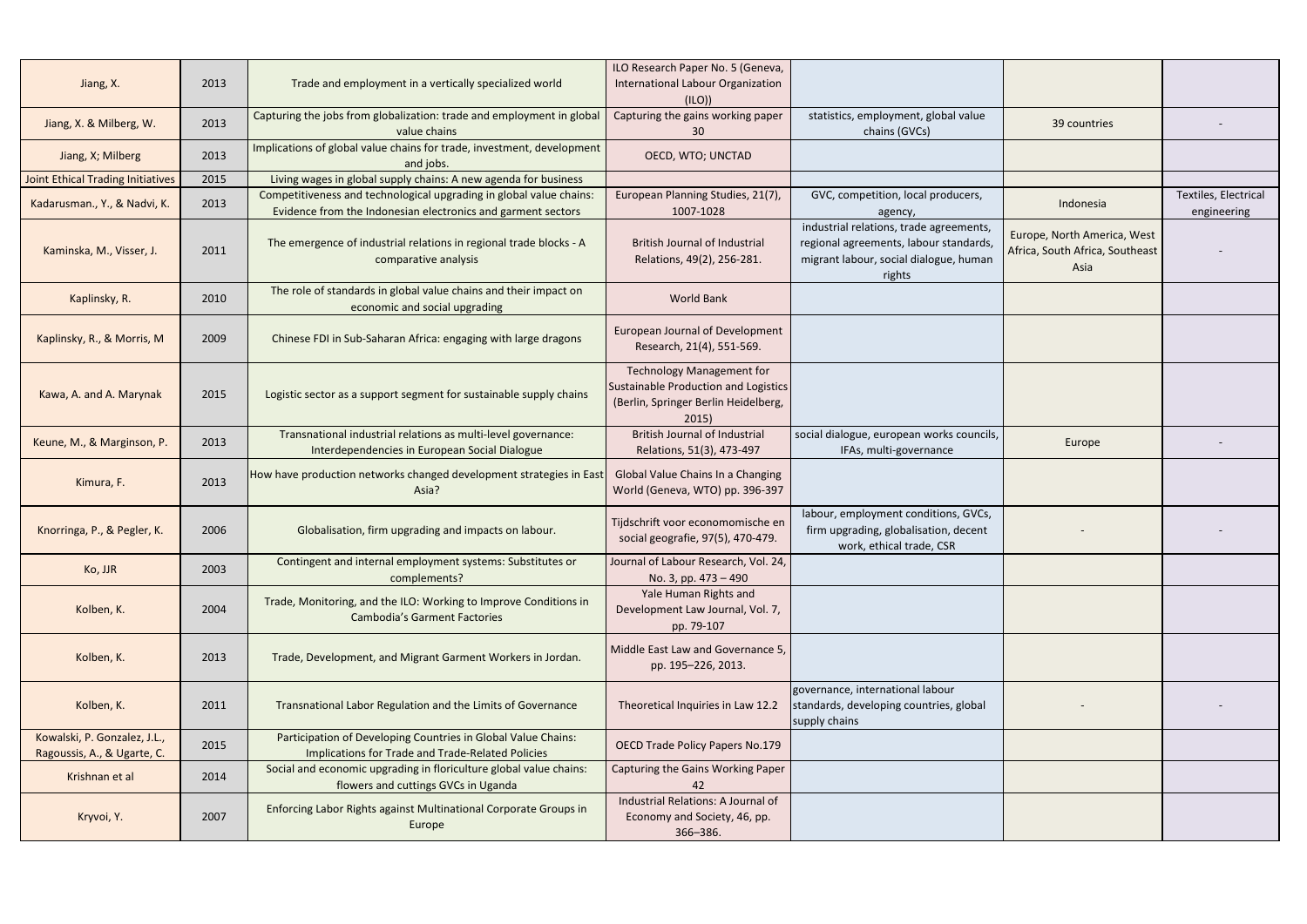| Kucera, D                                  | 2002 | Core Labour Standards and Foreign Direct Investment                                                                             | International Labour Review, Vol.<br>141, No 1-2                                                                                   |                                                                                                         |                       |                                     |
|--------------------------------------------|------|---------------------------------------------------------------------------------------------------------------------------------|------------------------------------------------------------------------------------------------------------------------------------|---------------------------------------------------------------------------------------------------------|-----------------------|-------------------------------------|
| Lakhani, T., Kuruvilla, S., &<br>Avgar, A. | 2013 | From the firm to the network: Global value chains and employment<br>relations theory.                                           | <b>British Journal of Industrial</b><br>Relations, 51(3), 440-472.                                                                 | employment relations, GPNs, theory,<br>governance, outsourcing, HRM                                     |                       |                                     |
| Lanz, M. & Maurer, A.                      | 2015 | Services and Global Value Chains - Some Evidence on Servicification of<br>Manufacturing and Services Networks                   | WTO Working Paper ERSD-2015-03                                                                                                     | services, manufacturing, GVC                                                                            |                       | Services                            |
| LeBaron G., Lister, J.                     | 2016 | Ethical Audits and the Supply Chains of Global Corporations                                                                     | SPERI Global Political Economy Brief<br>No. 1                                                                                      |                                                                                                         |                       |                                     |
| Lee, J. & Gereffi, G.                      | 2015 | Global Value Chains, Rising Power Firms and Economic and Social<br><b>Upgrading</b>                                             | <b>Critical Perspectives on</b><br>International Business 11(3/4)                                                                  | GVC, economic and social upgrading,<br>literature review, MNEs                                          |                       |                                     |
| Lee, J., Gereffi, G., & Beauvais,          | 2010 | Global value chains and agrifood standards: Challenges and possibilities<br>for smallholders in developing countries.           | Proc Natl Acad Sci USA, 109: 12326-<br>12331.                                                                                      | food safety, value chain governance, CSR                                                                |                       | Agriculture                         |
| Lee, K.J.; Yoon, H. Lee, H.                | 2014 | Survey of the Korean animation industry and conditions of employment                                                            | Sejong City, Ministry of Culture,<br>Sports and Tourism of Republic of<br>Korea                                                    |                                                                                                         |                       |                                     |
| Levi, M.                                   | 2013 | Aligning Rights and Interests: Why, When and how to Uphold Labor<br>Standards                                                   | Background Paper for the Wolrd<br>Development Report 2013                                                                          |                                                                                                         |                       |                                     |
| Levy, D.                                   | 2005 | Offshoring in the new global political economy                                                                                  | Journal of Management Studies,<br>42(3), 685-693                                                                                   | wages, offshoring, markets, upskilling                                                                  |                       |                                     |
| Lillie, N.                                 | 2010 | Bringing the offshore ashore: Transnational production, industrial<br>relations and the reconfiguration of sovereignty.         | International Studies Quarterly,<br>54(3), 683-704.                                                                                | sovereignty, spaces of exception                                                                        |                       | Maritime,<br>Construction           |
| Lim, L.                                    | 2015 | Employment Relationships and Working Conditions in an Ikea Rattan<br><b>Supply Chain</b>                                        | International Labour Office (ILO,<br>Jakarta)                                                                                      |                                                                                                         |                       |                                     |
| Locke, R.                                  | 2013 | The promise & limits of private power: Promoting labor standards in a<br>global economy.                                        | Cambridge: Cambridge University<br>Press.                                                                                          | public, private, compliance, labour<br>standards,                                                       |                       | Textiles, Electrical<br>engineering |
| Locke, R., & Romis, M.                     | 2010 | The promise & perils of private voluntary regulation: Labor standards<br>and work organization in two Mexican factories.        | <b>Review of International Political</b><br>Economy, 17(1), 45-74.                                                                 | private voluntary regulation, labour<br>standards, globalisation                                        | Mexico                | Textiles                            |
| Locke, R., Amengual, M., &<br>Mangla, A.   | 2009 | Virtue out of necessity?: Compliance, commitment and the<br>improvement of labor conditions in global supply chains.            | Politics & Society, 37(3), 319-351.                                                                                                | codes of conduct, labour standards,<br>globalization, Nike                                              |                       | Textiles                            |
| Locke, R., Kochan, T., & Qin, F.           | 2007 | Beyond corporate codes of conduct: Work organization and labour<br>standards at Nike's suppliers.                               | International Labour Review, 146(1),<br>$21-40.$                                                                                   | codes of conduct, Nike, labour standards,<br>GSCs,                                                      |                       | <b>Textiles</b>                     |
| Locke, R., Quin, F., & Brause, A.          | 2007 | Does monitoring improve labor standards?: lessons from Nike.                                                                    | <b>Industrial and Labour Relations</b><br>Review, 61(1), 3-31.                                                                     | labour standards, health and safety,<br>monitoring, Nike                                                |                       | Textiles                            |
| Locke, R., Rissing, B., & Pal, T.          | 2013 | Complements or substitutes? Private codes, state regulation and the<br>enforcement of labour standards in global supply chains. | <b>British Journal of Industrial</b><br>Relations, 51(3), 519-552.                                                                 | GSCs, public and private regulation,<br>Hewlett Packard, working conditions,<br>environmental standards | Mexico, Czech Repulic | <b>Electrical engineering</b>       |
| Lopez-Acevedo, G., &<br>Robertson, R.      | 2012 | Sewing success?: Employment, wages, and poverty following the end of<br>the multi-fibre arrangement.                            | <b>World Bank Publications.</b>                                                                                                    |                                                                                                         |                       |                                     |
| Low, P. & Tijaja, J.                       | 2013 | <b>Global Value Chains: Development Challenges and Policy Options</b>                                                           | E15Initiative. Geneva: International<br>Centre for Trade and Sustainable<br>Development (ICTSD) and World<br><b>Economic Forum</b> | industrial policy, global value chains<br>(GVCs)                                                        |                       |                                     |
| Lund-Thomsen, P.                           | 2013 | Labor agency in the football manufacturing industry of Sialkot, Pakistan                                                        | Geoforum, 44(1), 71-81                                                                                                             | labour agency, GPNs, gendered economy,<br>football manufacturing, Sialkot, Pakistan                     | Pakistan              | Textiles                            |
| Lund-Thomsen, P., & Coe, N.                | 2013 | Corporate social responsibility and labour agency: The case of Nike in<br>Pakistan.                                             | Journal of Economic Geography,<br>advance access, 1-22.                                                                            | labour agency, GPNs, football<br>manufacturing, CSR                                                     | Pakistan              | <b>Textiles</b>                     |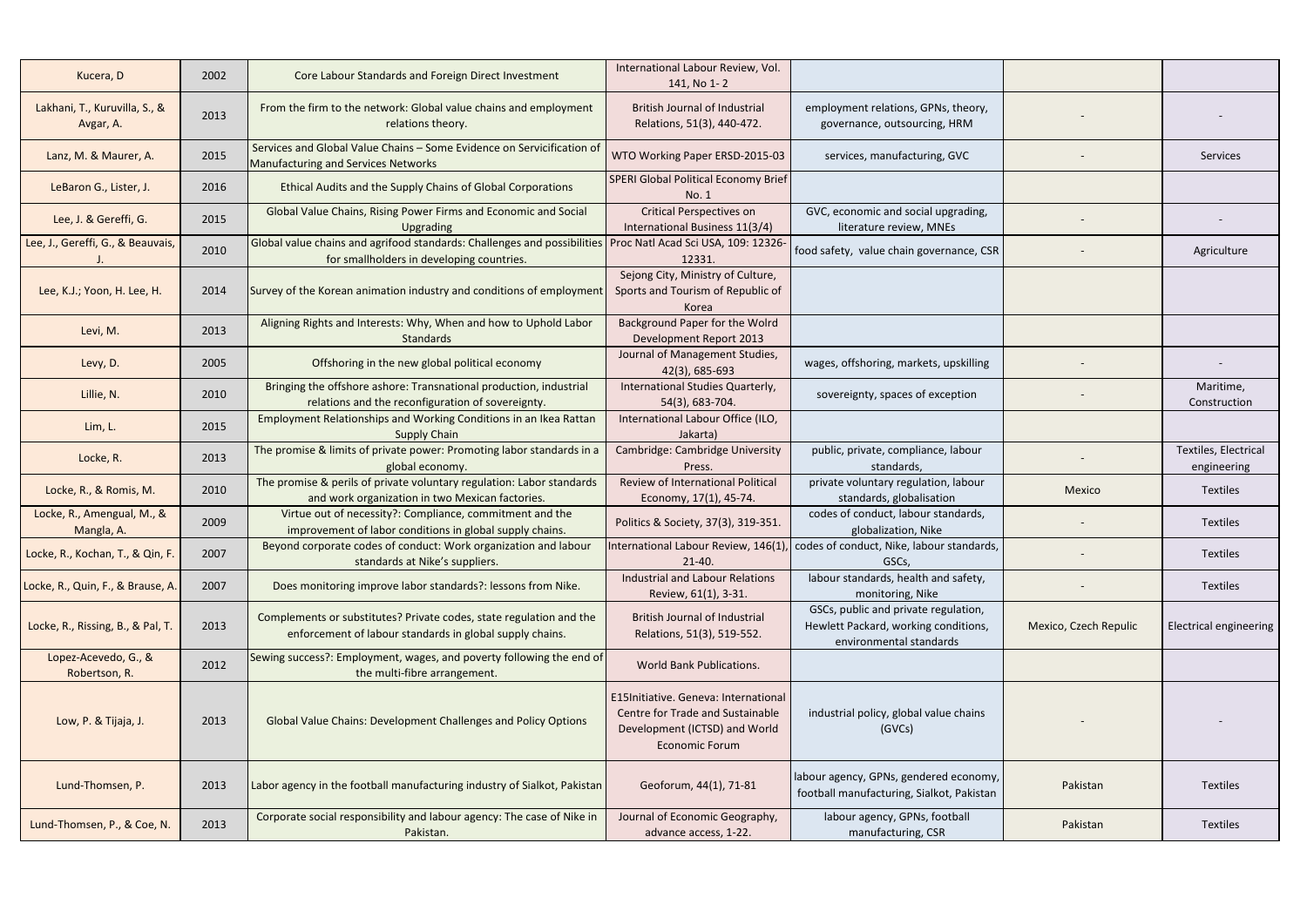| Lund-Thomsen, P., & Nadvi, K.                                  | 2010 | Global value chains: Local collective action and corporate social<br>responsibility: A review of empirical evidence              | <b>Business Strategy and the</b><br>Environment, 19(1), 1-13                                             | GVCs, collective action, industrial<br>associations, industrial clusters, CSR,<br>developing countries | Bangladesh, Kenya, Cambodia,<br>Pakistan                        | Textiles, Horticulture        |
|----------------------------------------------------------------|------|----------------------------------------------------------------------------------------------------------------------------------|----------------------------------------------------------------------------------------------------------|--------------------------------------------------------------------------------------------------------|-----------------------------------------------------------------|-------------------------------|
| Lund-Thomsen, P., Nadvi, K.,<br>Chan, A., Khara, N., & Xue, H. | 2012 | Labour in global value chains: Work conditions in football<br>manufacturing in China, India and Pakistan                         | Development and Change, 43(6),<br>1211-1237                                                              | GVC, football manufacturing, labour<br>standards, codes of conduct, engagement                         | China, India, Pakistan                                          | <b>Textiles</b>               |
| Lüthje, B., Hürtgen, S., Pawlicki,<br>P., & Sproll, M.         | 2013 | From Silicon Valley to Shenzhen: Global production and work in the IT<br>industry.                                               | London: Rowman & Littlefield.                                                                            | IT industry, GPNs, sectoral, global,<br>socialisation                                                  | China                                                           | <b>Electrical engineering</b> |
| Lüthje, B., Hürtgen, S., Pawlicki,<br>P., & Sproll, M.         | 2013 | From Silicon Valley to Shenzhen: Global production and work in the IT<br>industry.                                               | London: Rowman & Littlefield.;<br>Contract manufacturer in Singapore,<br>interview by Raj-Reichert, 2015 |                                                                                                        |                                                                 |                               |
| Lyon, S.                                                       | 2015 | The Hidden Labor of Fair Trade                                                                                                   | Labor: Studies in Working-Class<br>History of the Americas, Volume 12,<br>Issue 1-2                      | Labour standards, Mexico, Guatemala,<br>Subcontracting, Agriculture                                    | Latin America (special focus on<br><b>Mexico and Guatemala)</b> | Agriculture                   |
| M. Christian, K. Fernandez-<br>Stark, G. Ahmed, G. Gereffi     | 2011 | The Tourism<br><b>Global Value Chain</b>                                                                                         | Center on Globalization,<br>Governance & Competitiveness,<br><b>Duke University</b>                      |                                                                                                        |                                                                 | Tourism                       |
| M. Neves and M. Pinto                                          | 2012 | The Brazilian Cotton Chain: Challenges and Strategies                                                                            | Associação Brasileira dos Produtores<br>de Algodão (Abrapa).                                             |                                                                                                        |                                                                 |                               |
| Maertens, M., Minten B., &<br>Swinnen, J.                      | 2012 | Modern Food Supply Chains and Development: Evidence from<br>Horticulture Export Sectors in Sub-Saharan Africa                    | Development Policy Review, 30(4),<br>473-497                                                             | GSCs, gender, MNEs, Decent Work,<br>Economic and social upgrading                                      | Sub-Saharan Africa                                              | horticulture                  |
| Mamic, I.                                                      | 2004 | Implementing Codes of Conduct: How Businesses manage Social<br>Performance in Global Supply Chains                               | <b>Greenleaf Publishing and ILO</b>                                                                      |                                                                                                        |                                                                 |                               |
| Mamic, I.                                                      | 2005 | Managing Global Supply Chain: The Sports Footwear, Apparel and Retai<br><b>Sectors</b>                                           | Journal of Business Ethics, Vol. 59,<br>No. 1-2, pp. 81-100.                                             |                                                                                                        |                                                                 |                               |
| Marcolin, L., Miroudot, S.,<br>Squicciarini, M.                | 2016 | Routine jobs, employment and technological innovation in global value<br>chains                                                  | OECD Science, Technologz and<br><b>Industry Working Papers</b>                                           |                                                                                                        |                                                                 |                               |
| Marginson, P., & Meardi, G.                                    | 2010 | Multinational companies: Transforming National Industrial Relations?                                                             | In: Colling, T., & Terry, M., (eds).<br>Industrial Relations. Chicester:<br>Wiley, 207-30.               | EU, employment relations, FDI, GSCs, IFA,<br>labour markets, MNEs                                      | United Kingdom                                                  |                               |
| Maurer, A., Degain, C.                                         | 2010 | Globalization and trade flows: What you see is not what you get                                                                  | WTO Staff Working Paper ERSD-<br>2010-12                                                                 |                                                                                                        |                                                                 |                               |
| Mayer, F., & Pickles, J.                                       | 2010 | Re-embedding governance: Global apparel value chains and decent<br>work.                                                         | Capturing the gains working paper<br>2010/01.                                                            | global economy, GPN, labour, social<br>responsibility, Polanyi                                         |                                                                 | Textiles                      |
| McDermott G., Pietrobelli, C.                                  | 2015 | SMEs, Trade and Development in Latin America: Vale Chain Integration<br>and Capabilities Upgrading                               | Inter-American Development Bank                                                                          |                                                                                                        |                                                                 |                               |
| McGrath, S.                                                    | 2013 | Fuelling global production networks with slave labour?: Migrant sugar<br>cane workers in the Brazilian ethanol GPN               | Geoforum, 44(1), 32-43                                                                                   | GPN, forced labour, contemporary<br>slavery, unfree labour, degrading work,<br>bio-fuels               | <b>Brazil</b>                                                   | Agriculture                   |
| Meagher, K.                                                    | 2013 | Unlocking the Informal Economy: A Literature Review on linkages<br>Between Formal and Informal Economies in Developing Countries | Women in Informal Employment<br><b>Globalizing and Organizing (WIEGO)</b><br><b>Working Paper No 27</b>  | Informal<br>  work, GSCs, governance, Precariousness,<br>GVCs, Literature review                       |                                                                 |                               |
| Meardi, G., & Marginson, P.                                    | 2014 | Global labour governance: Potential and limits of an emerging<br>perspective                                                     | Work Employment & Society, 28(4)<br>651-662.                                                             | global labour governance, globalization,<br>regulation                                                 |                                                                 |                               |
| Mendeloff, J., Dworsky, M.,<br>Gutierrez, C., Lytell, M., &    | 2014 | Human Resource Practices for Labor Inspectorates in Developing<br>Countries                                                      | RAND Center for Health and Safety<br>in the Workplace                                                    |                                                                                                        |                                                                 |                               |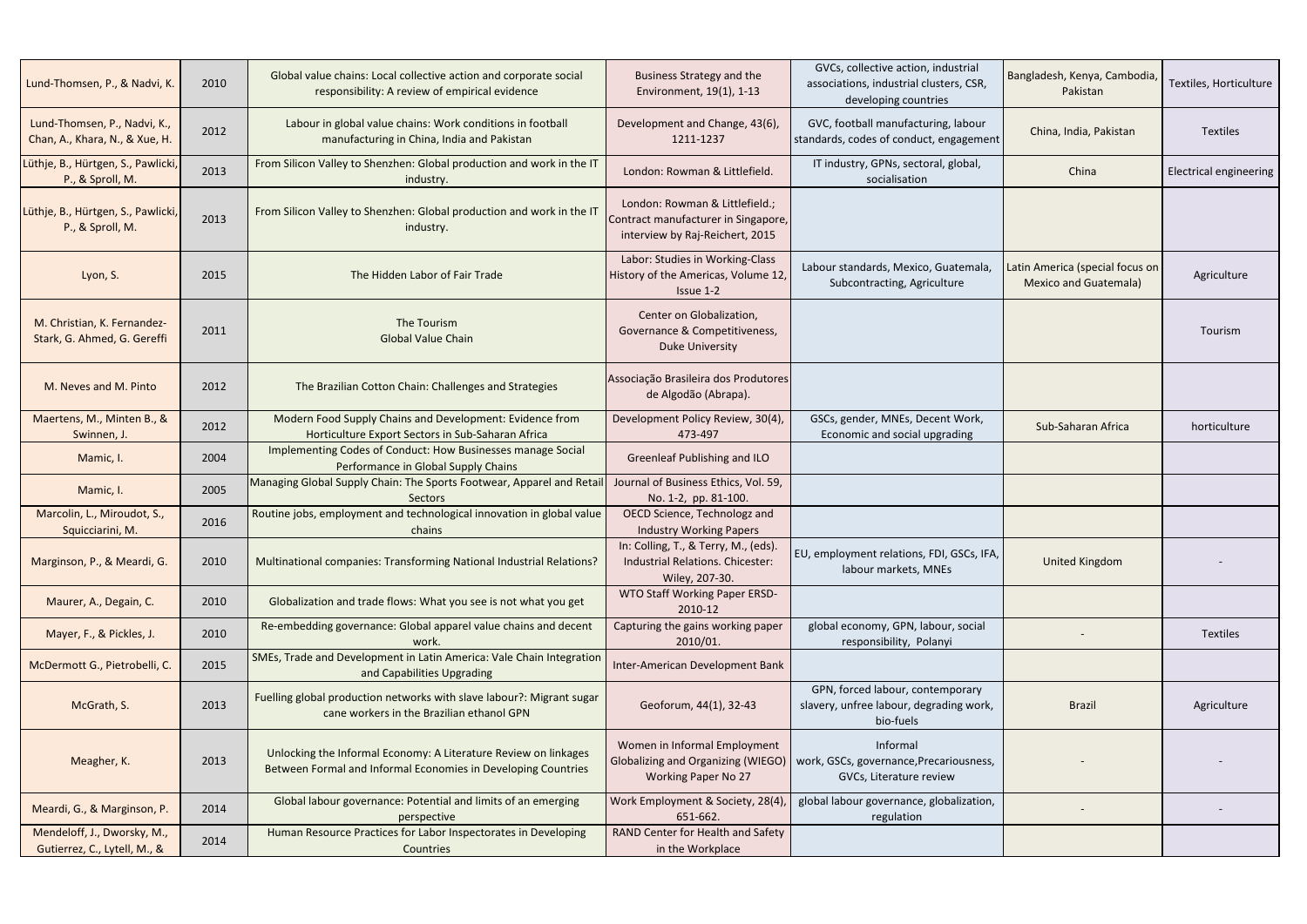| Methven, C.et al.                                    | 2015 | National Action Plans: Current Status and Future Prospects for a New<br><b>Business and Human Rights Governamce Tool</b> | Business and Human Rights Journal,<br>Vol. 01, Issue 01                                                                                                                            |                                                                                                                         |                                     |                                                                                             |
|------------------------------------------------------|------|--------------------------------------------------------------------------------------------------------------------------|------------------------------------------------------------------------------------------------------------------------------------------------------------------------------------|-------------------------------------------------------------------------------------------------------------------------|-------------------------------------|---------------------------------------------------------------------------------------------|
| Mezzadri, Alessandra                                 | 2015 | Garment Sweatshop Regimes: The Informalisation of Social<br>Responsibility over Health and Safety Provisions             | Working paper 30/2015                                                                                                                                                              |                                                                                                                         |                                     |                                                                                             |
| Milberg, Jiang and Gereffi                           | 2013 | Industrial policy in the era 5 of vertically specialized<br>Industrialization                                            | J. Salazar-Xirinachs, I. Nübler and R.<br>Kozul-Wright (eds) UNCTAD and ILO<br><b>Transforming Economies: Making</b><br>industrial policy work for growth,<br>jobs and development |                                                                                                                         |                                     |                                                                                             |
| Milberg, W.                                          | 2004 | The changing sturucture of trade linked to global production systems:<br>What are the policy implications.               | International Labour Review, 143(1-<br>$2)$ , 45-90                                                                                                                                | economic and social upgrading, FDI,<br>industrial development, competition,<br>international labour standards           |                                     |                                                                                             |
| Milberg, W., & Winkler, D.                           | 2011 | Economic and social upgrading in global production networks:<br>Problems of theory and measurement.                      | International Labour Review, 150(3-<br>4), 341-365.                                                                                                                                | economic and social upgrading,<br>econometrics,                                                                         |                                     |                                                                                             |
| Milberg, W., & Winkler, D.                           | 2013 | Outsourcing economics: Global value chains in capitalist development.                                                    | New York: Cambridge University<br>Press.                                                                                                                                           | outsourcing, economics, GVCs,<br>globalization, economic development                                                    |                                     |                                                                                             |
| Milberg, W., Amengual, M.                            | 2008 | Economic development and working conditions in export processing<br>zones: A survey of trends                            | Working Paper 3 (Geneva, ILO,<br>2008).                                                                                                                                            |                                                                                                                         |                                     |                                                                                             |
| Miller, D, and Hohenegger, K                         | 2016 | Valuing labor, buying practices and the low wage question in apparel<br>supply chains'                                   | preliminary version, ILO-Inwork                                                                                                                                                    |                                                                                                                         |                                     |                                                                                             |
| Miller, D.                                           | 2004 | Negotiating international framework agreements in the global textile<br>garment and footwear sector.                     | Global Social Policy, 4(2), 215-239.                                                                                                                                               | codes of conduct, CSR, IFA,<br>multinationals, GSCs,                                                                    |                                     | <b>Textiles</b>                                                                             |
| Morris, Mike & Kaplinsky,<br>Raphael & Kaplan, David | 2012 | ""One thing leads to another" - Commodities, linkages and industrial<br>development                                      | Resources Policy, Elsevier, vol.<br>37(4), pages 408-416                                                                                                                           |                                                                                                                         |                                     |                                                                                             |
| Mosley, L.                                           | 2011 | Labor rights and multinational production                                                                                | Cambridge: Cambridge University<br>Press.                                                                                                                                          | collective bargaining, developing<br>countries, trade, multinational enterprise,<br>FDI, trade union                    | Developing Countries, Costa<br>Rica | automotive, extractive<br>industries, agriculture,<br>clothing and textiles,<br>electronics |
| Mosley, L. & Singer, D.                              | 2015 | Migration, Labor, and the<br><b>International Political Economy</b>                                                      | Annu. Rev. Polit. Sci. 2015.<br>18:283-301                                                                                                                                         | Labour standards, Workers'<br>rights, Migration, Trade unions                                                           |                                     |                                                                                             |
| Nadvi, K.                                            | 2008 | Global standards, global governance and the organization of global<br>value chains                                       | Journal of Economic Geography,<br>Vol. 8, No. 3, pp. 323 - 343                                                                                                                     |                                                                                                                         |                                     |                                                                                             |
| Nadvi, K.                                            | 2008 | Global standards, global governance and the organization of global<br>value chains.                                      | Journal of Economic Geography,<br>8(3), 323-343.                                                                                                                                   | international standards, labour standards,<br>child labour, GVCs, governance, Pakistan,<br>footballs                    | Pakistan                            | <b>Textiles</b>                                                                             |
| Nadvi, K. & Raj-Reichert, G.                         | 2015 | Governing health and safety at lower tiers of the computer industry<br>global value chain                                | Regulation & Governance, Wiley<br>Publishing Asia Pty Ltd.                                                                                                                         |                                                                                                                         |                                     | Electronics                                                                                 |
| Nadvi, K., Lund-Thomsen, P.,<br>Xue, H., & Khara, V. | 2011 | Playing against China: Global value chains and labour standards in the<br>international sports goods industry            | Global Networks, 11(3), 334-354                                                                                                                                                    | globalization, GVCs, labour standards,<br>child labour, football manufacturing,                                         | China, India, Pakistan              | <b>Textiles</b>                                                                             |
| Neilson, J.                                          | 2014 | Value chains, neoliberalism and development practice: The Indonesian<br>Experience                                       | Review of International Political<br>Economy, 21(1), 38-69.                                                                                                                        | global value chains, commodity chains,<br>post-Washington Consensus,<br>development strategies, Indonesia,<br>upgrading | Indonesia                           |                                                                                             |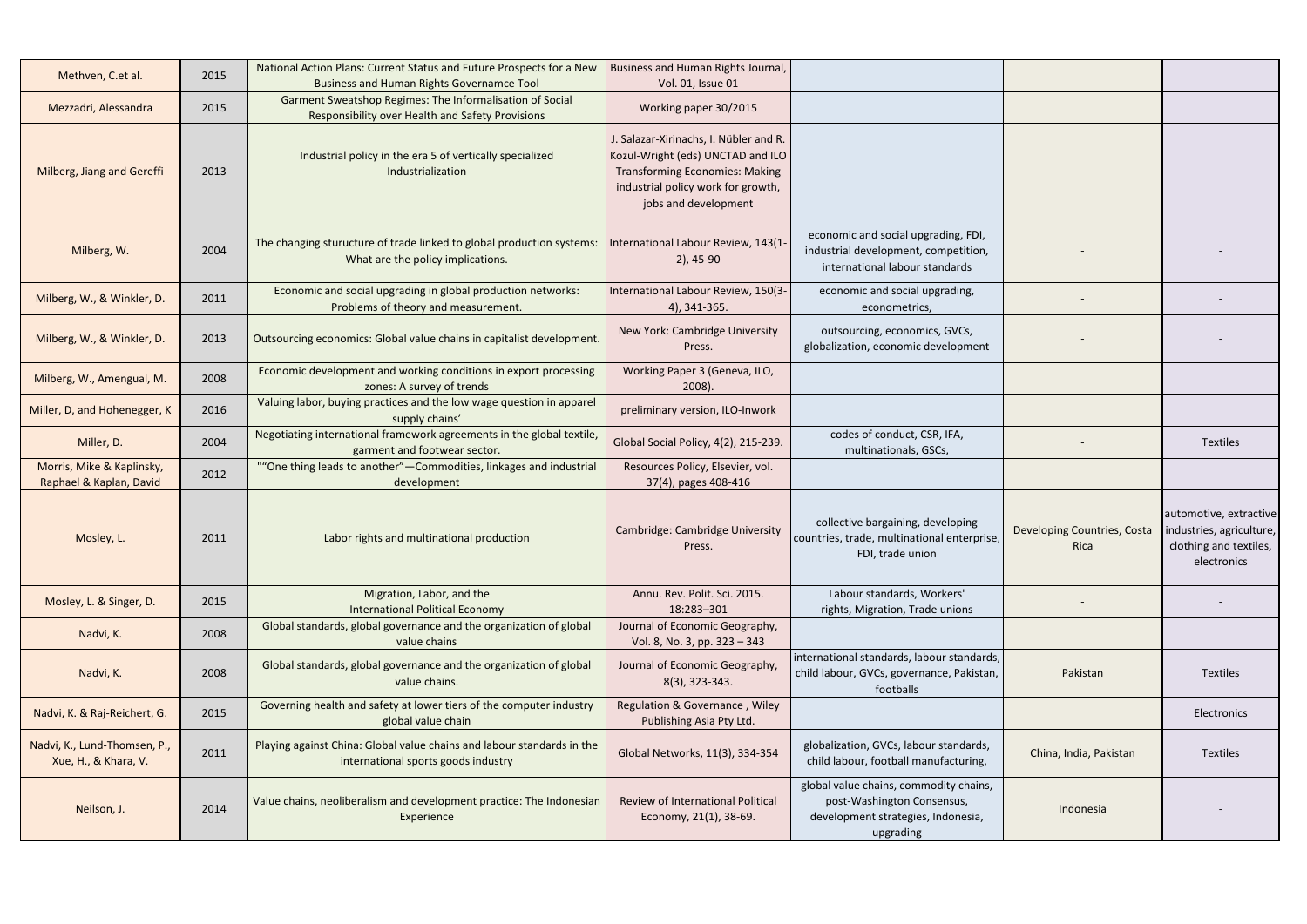| Neilson, J., Pritchard, B., &<br>Yeung, H. | 2014 | Global value chains and global production networks in the changing<br>international political economy: an introduction                                                     | review of international political<br>economy, 21(1), 1-8                                                                                                                                  | GVCs, GPNs, international political<br>economy                                                                          |               |                              |
|--------------------------------------------|------|----------------------------------------------------------------------------------------------------------------------------------------------------------------------------|-------------------------------------------------------------------------------------------------------------------------------------------------------------------------------------------|-------------------------------------------------------------------------------------------------------------------------|---------------|------------------------------|
| Niforou, C.                                | 2012 | International framework agreements and industrial relations<br>governance: Global rhetoric versus local realities                                                          | <b>British Journal of Industrial</b><br>Relations, 50(2), 352-373.                                                                                                                        | international framework agreements,<br>global union federations, multinaiotnal<br>corporation, global labour governance | Latin America | Telecoms, energy             |
| Niforou, C.                                | 2013 | International framework agreements and the democratic deficit of<br>global labour governance.                                                                              | Economic and Industrial Democracy,<br>35(2), 367-386.                                                                                                                                     | Democracy, IFAs, employee<br>representation, globalization,<br>multinational companies                                  | Latin America | Telecoms, energy,<br>Apparel |
| O'Rourke, D.                               | 2003 | Outsourcing regulation: Analyzing nongovernmental system of labor<br>standards and monitoring.                                                                             | The Policy Studies Journal, 31(1), 1<br>29.                                                                                                                                               | non-governmental regulation, ILO, GSCs,                                                                                 |               |                              |
| <b>OECD</b>                                | 2012 | <b>OECD Employment Outlook 2012</b>                                                                                                                                        | OECD, Paris                                                                                                                                                                               |                                                                                                                         |               |                              |
| oecd AND World Bank Group                  | 2015 | Inclusive Global Value Chains - Policy options in trade and complemen<br>areas for GVC Integration by small and medium enterprises and low-<br>income developing countries | Report prepared for submission to<br><b>G20 Trade Ministers Meeting</b><br>Istanbul Turkey, 6 October 2015                                                                                |                                                                                                                         |               |                              |
| OECD.                                      | 2011 | Global value chains: Preliminary evidence and policy issues.                                                                                                               | http://unstats.un.org/unsd/trade/gl<br>obalforum/publications/gvc/n%20-<br>%20OECD%20-%202011%20-<br>%20GVCs%20-<br>%20Preliminary%20Evidence%20-<br>%20Policy%20Issues_March%204.p<br>df | GVCs, policy, developing countries, value-<br>added trade                                                               |               |                              |
| OECD.                                      | 2012 | Global production networks and employment: A developing country<br>perspective.                                                                                            | IProductionNetworks_Web_USB.pdf                                                                                                                                                           | http://www.oecd.org/dac/aft/Globaleconometrics, OECD, internationalisation,<br>firm interlinkages,                      |               |                              |
| OECD.                                      | 2013 | Interconnected economies: benefitting from global value chains.                                                                                                            | http://www.oecd.org/sti/ind/interc<br>onnected-economies-GVCs-<br>synthesis.pdf                                                                                                           | trade, investment, development,<br>competitiveness, GVCs, developing<br>countries                                       |               |                              |
| OECD., WTO., & UNCTAD.                     | 2013 | Implications of global value chains for trade, investment, development<br>and jobs.                                                                                        | http://www.oecd.org/sti/ind/G20-<br>Global-Value-Chains-2013.pdf                                                                                                                          | value-added, trade, investment,<br>development, jobs, GVCs                                                              |               |                              |
| Oka, C.                                    | 2010 | Accounting for the gaps in labour standard compliance: The role of<br>reputation-conscious buyers in the Cambodian garment district.                                       | <b>European Journal of Development</b><br>Research, 22(1), 59-78.                                                                                                                         | labour standards, compliance, reputation,<br>supply chains, garment, cambodia, GVCs                                     | Cambodia      | Textiles                     |
| Oka, C.                                    | 2010 | Channels of buyer influence and labor standard compliance: The case of<br>Cambodia's garment sector.                                                                       | Advances in Industrial and Labor<br>Relations, 17, 153-83.                                                                                                                                | labour standards, compliance, reputation,<br>supply chains, garment, cambodia, GVCs                                     | Cambodia      | textiles                     |
| Okeda, D., Koike, A.                       | 2011 | Working conditions of animators: The real face of the Japanese<br>animation industry.                                                                                      | Creative Industries Journal, 3(3), 261<br>271.                                                                                                                                            |                                                                                                                         |               |                              |
| O'Rourke, D.                               | 2005 | Locally Accountable Good Governance: Strengthening Non-<br>Governmental Systems of Labor Regulation                                                                        | GEG Working Paper 2005/16                                                                                                                                                                 |                                                                                                                         |               |                              |
| O'Rourke, D.                               | 2006 | Locally Accountable Good Governance: Strengthening Non-<br>Governmental Systems of Labor Regulation                                                                        | GEG Working Paper 2005/16                                                                                                                                                                 |                                                                                                                         |               |                              |
| O'Rourke, D.                               | 2003 | Outsourcing regulation: Analyzing nongovernmental system of labor<br>standards and monitoring                                                                              | The Policy Studies Journal, vol.31,<br>No. 1, pp. 1-29.                                                                                                                                   |                                                                                                                         |               |                              |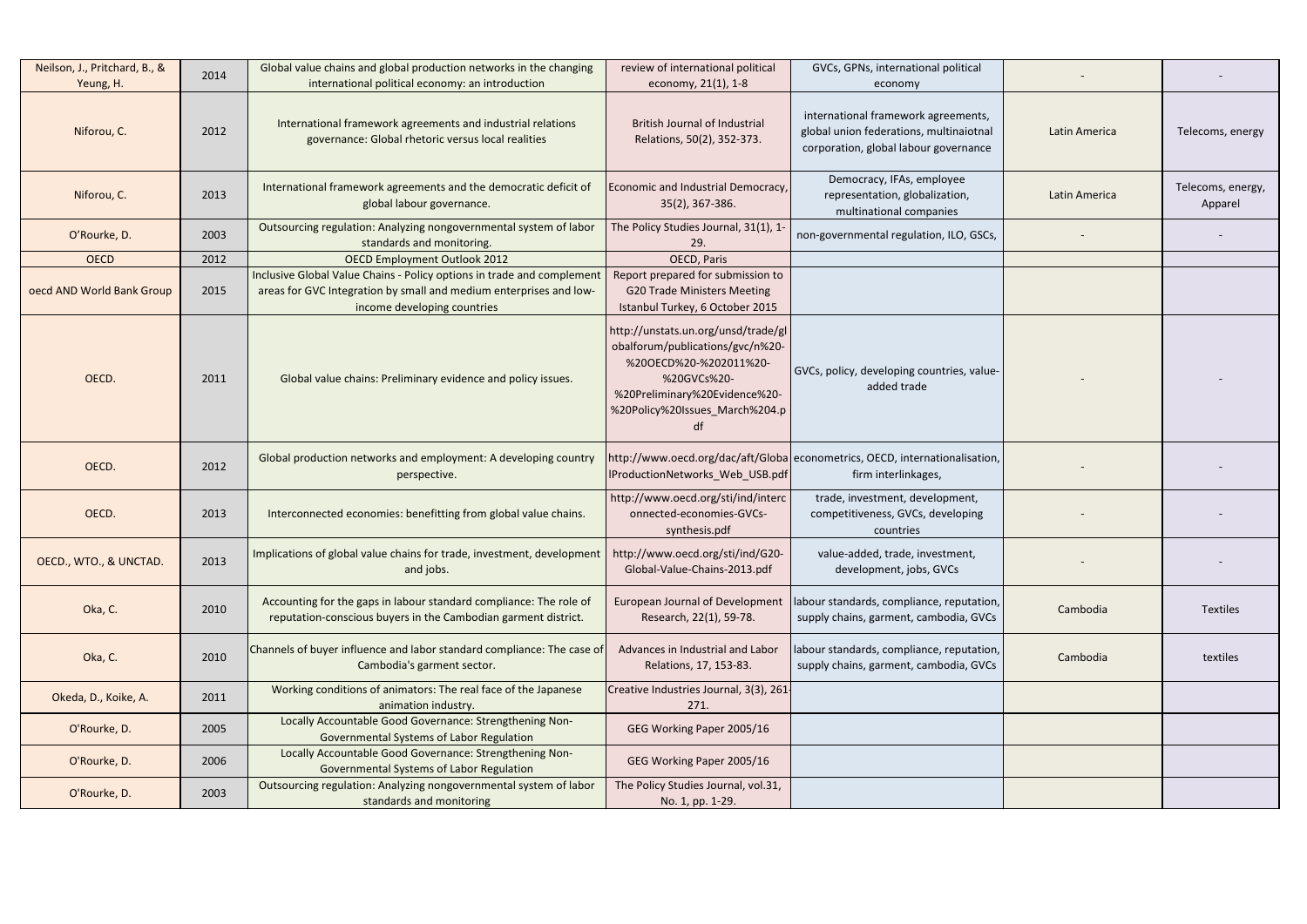| O'Rourke, D.                                                  | 2002 | Monitoring the monitors: A critique of corporate third-party labor<br>monitoring                                                                       | Jenkins, R., Pearson, R., and Seyfang,<br>G. eds. Corporate responsibility and<br>labour rights: codes of conduct in<br>the global economy                                                            |                                                                                                                                                                                                                              |                              |                                                                |
|---------------------------------------------------------------|------|--------------------------------------------------------------------------------------------------------------------------------------------------------|-------------------------------------------------------------------------------------------------------------------------------------------------------------------------------------------------------|------------------------------------------------------------------------------------------------------------------------------------------------------------------------------------------------------------------------------|------------------------------|----------------------------------------------------------------|
| Oxfam                                                         | 2004 | <b>Trade Away our Rights</b>                                                                                                                           |                                                                                                                                                                                                       |                                                                                                                                                                                                                              |                              |                                                                |
| Pablo, L.G.                                                   | 2009 | Trade Agreements and their Relation to Labour Standards: the Current<br>Situation.                                                                     | Issue Paper No. 3, International<br>Centre for Trade and Sustainable<br>Development, Geneva, Switzerland.                                                                                             |                                                                                                                                                                                                                              |                              |                                                                |
| Palpacuer, F.                                                 | 2010 | Challenging governance in global commodity chains: The case of<br>transnational activist campaigns for better work conditions                          | In. P. Utting, & J. Marques (eds.).<br>Corporate social responsibility and<br>regulatory governance: Towards<br>inclusive development? (pp. 176-<br>299). UNRISD & Basingstoke:<br>Palgrave Macmillan | Corporate social responsibility, clothing,<br>economic and social upgrading, global<br>commodity chains                                                                                                                      | Mexico, El Salvador, Germany | Clothing                                                       |
| Palpacuer, F.                                                 | 2008 | Bringing the social context back in: Governance and wealth distribution<br>in global commodity chains                                                  | Economy and Society, 37(3), 393-<br>419                                                                                                                                                               | GCC, financialization, supplier relations,<br>work conditions, governance, wealth<br>distribution                                                                                                                            |                              |                                                                |
| Palpacuer, F.                                                 | 2015 | Chaines globales de valeur, modèles de GRH et responsabilité sociale<br>d'entreprise                                                                   | In "Dérives et perspectives de la<br>gestion", dirigé par D. A. Pigeyre et<br>F. Vercher.                                                                                                             |                                                                                                                                                                                                                              |                              |                                                                |
| Palpacuer, F.                                                 | 1997 | Competence-based strategies and global production networks:<br>A discussion of current changes and their implications for employment                   | Forthcoming in Competition and<br>Change, vol. 4, nº4, pp. 1-48.                                                                                                                                      |                                                                                                                                                                                                                              |                              |                                                                |
| Palpacuer, F., & Parisotto, A.                                | 2003 | Global production and local jobs: Can global enterprise networks be<br>used as levers for local development?                                           | Global Networks, 3(2), 97-1204                                                                                                                                                                        | supply chains; supply systems; life cycle<br>analysis; total product systems;<br>organisations; SME; lean production;<br>supply chain management; strategy;<br>innovation; design of supply chains                           |                              |                                                                |
| Palpacuer, F., & Tozanli, S.                                  | 2008 | Changing governance patterns in European food chains: the rise of a<br>new divide between global players and regional producers                        | Transnational Corporations, 17(1),<br>pp. 69-97.                                                                                                                                                      | GVCs, CAP reform                                                                                                                                                                                                             | Europe                       | Agriculture                                                    |
| Papadakis, K.                                                 | 2011 | Shaping Global Industrial Relations. The Impact of International<br>Framework Agreements.                                                              | Papadakis, K. (Ed.) Palgrave<br>Macmillan UK, p.2                                                                                                                                                     |                                                                                                                                                                                                                              |                              |                                                                |
| Papadakis, K.                                                 | 2011 | Shaping global industrial relations: The impact of international<br>framework agreements.                                                              | <b>Geneva: International Labour</b><br>Organisation.                                                                                                                                                  | IFAs, global collective bargaining, banana,<br>automobile, apparel social dialogue,<br>horticulture                                                                                                                          |                              | Transport equipment<br>manufacturing,<br>agriculture, textiles |
| Parakuni, G., Ceresna, L., Raju,<br>A., Ray, P. & Leffler, C. | 2015 | Mind the Gap: How the globla brands are not doing enough to ensure a<br>dignified life for workers in the garment and electronics industry in<br>India | Framtiden I vare hender, Rapport<br>2/2015                                                                                                                                                            | Multi-stakeholder initiatives, Living<br>wages, Freedom of association, Working<br>Conditions, Precariousness, Minimum<br>wage, Working time, Trade<br>unions, Industrial Policy, Worker<br>representation and participation | India                        | Clothing, Electronics                                          |
| Park, A., Nayvar, G., Low, P.                                 | 2013 | <b>Supply Chain Perspectives and Issues</b>                                                                                                            | Fung Global Institute and World<br>Trade Organization, p. 35.                                                                                                                                         |                                                                                                                                                                                                                              |                              |                                                                |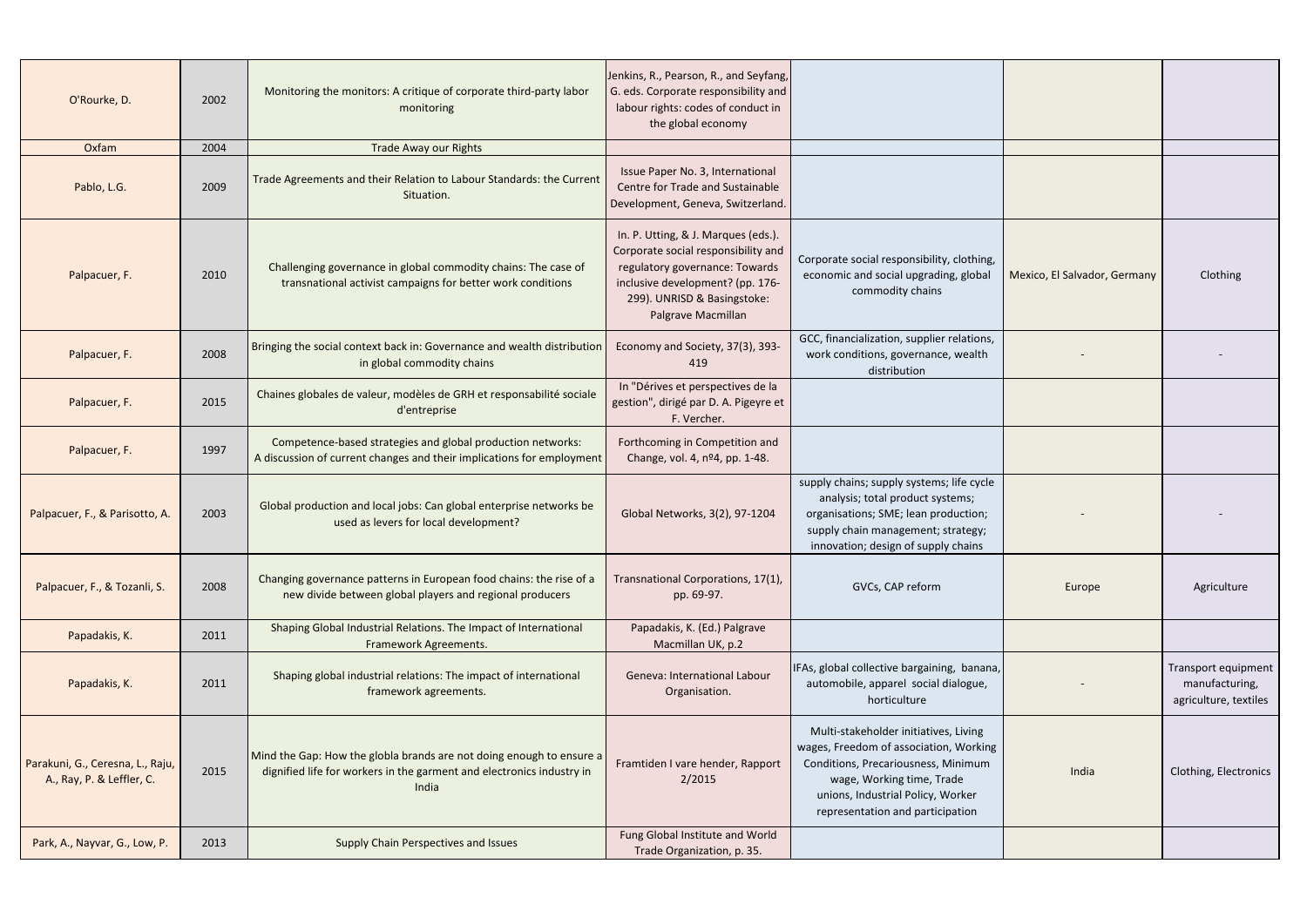| Park, A., Nayyar, G., & Low, P.                           | 2013 | Supply chain perspectives: A literature review                                                                                               | http://www.wto.org/english/res_e/<br>booksp_e/aid4tradesupplychain13<br>e.pdf                                                | Literature review, SMEs, risk, services,<br>sustainability                                                                                                                              |                            |                                                                                                     |
|-----------------------------------------------------------|------|----------------------------------------------------------------------------------------------------------------------------------------------|------------------------------------------------------------------------------------------------------------------------------|-----------------------------------------------------------------------------------------------------------------------------------------------------------------------------------------|----------------------------|-----------------------------------------------------------------------------------------------------|
| Peels, R. et al.                                          |      | Corporate Social Responsability (CSR) in International Trade and<br>Investment Agreements: implications for states, businesses and           | forthcoming                                                                                                                  |                                                                                                                                                                                         |                            |                                                                                                     |
| Peels, R; Fino, M                                         | 2015 | Pushed out the Door, Back in through the Window: The Role of the ILO<br>in EU and US Trade Agreements in Facilitating the Decent Work Agenda | Global Labour Journal, Vol. 6, No. 2                                                                                         |                                                                                                                                                                                         |                            |                                                                                                     |
| Pegler, L.                                                | 2009 | Developing through global value chains and the achievement of decent<br>work: Challenges to work and representational processes.             | International Institute of Social<br>Studies, Working Paper No. 485.                                                         | development, GVCs, worker<br>representation & participation,<br>upgrading, decent work, CSR, HRM,<br>unions, cooperatives                                                               | <b>Brazil</b>              |                                                                                                     |
| Pegler, L., & Knorringa, P.                               | 2007 | Integrating labour issues in global value chain analysis: Exploring<br>implications for labour research and unions.                          | In V. Schmidt (ed.). Trade union<br>responses to globalization (pp. 35-<br>50). Geneva: International Labour<br>Office.      | trade unions, GVC, labour research,<br>decent work                                                                                                                                      |                            |                                                                                                     |
| Perrons, D.                                               | 2000 | Care, paid work, and leisure: rounding the triangle.                                                                                         | Feminist Economics 6(1), 105-114                                                                                             |                                                                                                                                                                                         |                            |                                                                                                     |
| Phillips, N.                                              | 2013 | Unfree labour and adverse incorporation in global production<br>networks: comparative perspectives on Brazil and India                       | Chronic Poverty Research Centre.<br>Working Paper No. 176.                                                                   |                                                                                                                                                                                         |                            |                                                                                                     |
| Pickles, J.                                               | 2012 | Economic and social upgrading in apparel global value chains: public<br>governance and trade policy                                          |                                                                                                                              |                                                                                                                                                                                         |                            |                                                                                                     |
| Pickles, J., Zhu, S.                                      | 2013 | The California Transparency in Supply Chains Act.                                                                                            |                                                                                                                              |                                                                                                                                                                                         |                            |                                                                                                     |
| Piore, M., & Schrank, A.                                  | 2008 | Toward managed flexibility: The revival of labour inspection in the Latin International Labour Review, 147(1),<br>world                      | $1 - 23$ .                                                                                                                   | labour inspection, labour law                                                                                                                                                           | France, Latin America, USA |                                                                                                     |
| Polaski, S.                                               | 2006 | combining global and local forces: the case of labor rights in Cambodia                                                                      | World Development 34 no.5: 919-<br>932                                                                                       | ILO labour standards, US trade policy                                                                                                                                                   | South East Asia, Cambodia  | textiles                                                                                            |
| Polaski, S.                                               | 2006 | Combining Global and Local Forces: The Case of Labor Rights in                                                                               | Vol. 34, No. 5, pp. 868-932                                                                                                  |                                                                                                                                                                                         |                            |                                                                                                     |
| Ponte, S., & Sturgeon, T.                                 | 2014 | Explaining governance in global value chains: A modular theory-building<br>effort                                                            | Review of International Political<br>Economy, 21(1), 195-223                                                                 | governance, global value chains, polarity,<br>linking mechanisms, conventions,<br>modular theory building                                                                               |                            |                                                                                                     |
| Ponte, S., Kelling, I., Jesperson,<br>K., & Kruijssen, F. | 2014 | The blue revolution in Asia: Upgrading and governance in aquaculture<br>value chains                                                         | World Development, 64, 52-64.                                                                                                | upgrading, governance, GVCs,<br>acquaculture                                                                                                                                            | Asia                       | acquaculture                                                                                        |
| Posthuma, A.                                              | 2010 | Beyond "regulatory enclaves": Challenges and opportunities to<br>promote decent work in global production networks.                          | Regulating for Decent Work -<br>Innovative labour regulation in a<br>turbulent world conference,<br>Geneva, 8-10 July, 2010. | GPN, regulatory enclaves, public and<br>private labour regulation, decent work,<br>multi-stakeholder initiatives                                                                        |                            |                                                                                                     |
| Posthuma, A., & Bignami, R                                | 2014 | Bridging the gap'? Public and private regulation of labour standards in<br>the apparel value chains in Brazil.                               | Competition & Change, 18(4), 345-<br>64.                                                                                     | corporate social responsibility, labour<br>inspection, apparel industry, global<br>production networks, global value chains,<br>Brazil, compliance with labour standards,<br>governance | <b>Brazil</b>              | Textiles                                                                                            |
| Posthuma, A., & Nathan, D.<br>(eds)                       | 2010 | Labor in global production networks in India.                                                                                                | New York: Oxford University Press.                                                                                           | India, GPNs, labour, decent work, IT,<br>automotive, agribusiness, services,<br>leather, software                                                                                       | India                      | Textiles,<br>Telecommunication<br>services, Transport<br>equipment<br>manufacturing,<br>agriculture |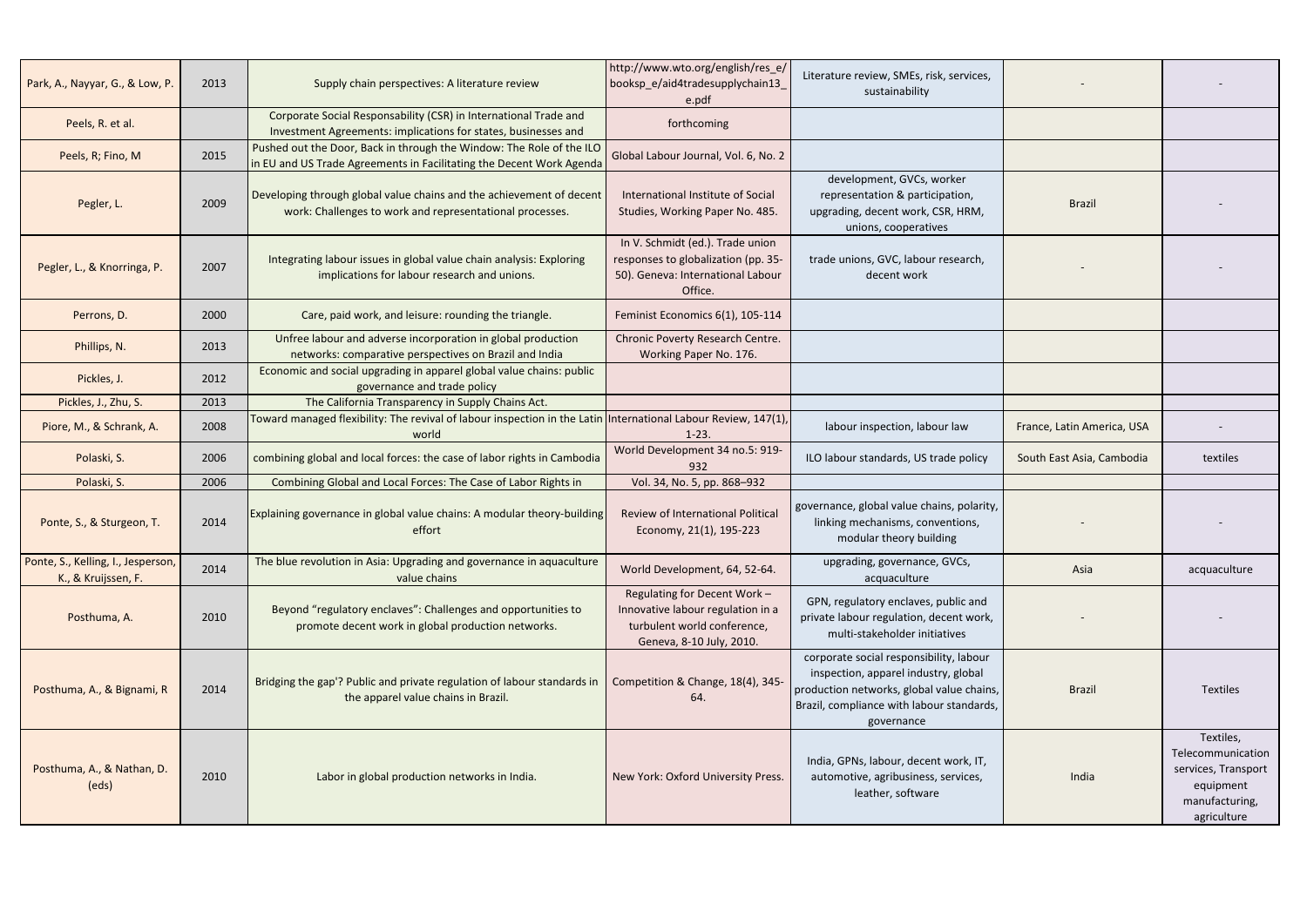| Pruett, D.                                     | 2005 | Looking for a quick fix: How weak social auditing is keeping workers in<br>sweatshops.                                                        | http://digitalcommons.ilr.cornell.ed<br>u/cgi/viewcontent.cgi?article=2077<br>&context=globaldocs.                                                                                                        | auditing, monitoring, clean clothes<br>campaign                              |                 | Textiles                  |
|------------------------------------------------|------|-----------------------------------------------------------------------------------------------------------------------------------------------|-----------------------------------------------------------------------------------------------------------------------------------------------------------------------------------------------------------|------------------------------------------------------------------------------|-----------------|---------------------------|
| Rainnie, A., Herod, A., &<br>McGrath-Champ, S. | 2011 | Review and positions: Global production networks and labour.                                                                                  | Competition & Change, 15(2), 155-<br>169.                                                                                                                                                                 | GPNs, GCC, GVC, labour process, labour                                       |                 |                           |
| Rainnie, A., Herod, A., &<br>McGrath-Champ, S. | 2013 | Global production networks, labour and small firms.                                                                                           | Capital & Class, 37(2), 177-195.                                                                                                                                                                          | GPN, small firms, labour, agency, uneven<br>and combined development.        |                 |                           |
| Raj-Reichert, G                                | 2011 | The Electronic Industry Code of Conduct: Private Governance in a                                                                              | Competition and Change, Vol. 15,                                                                                                                                                                          |                                                                              |                 |                           |
|                                                |      | <b>Competitive and Contested Global Production Network</b><br>Governance in global production networks: Managing environmental                | No. 3, pp. 221-238<br>doctoral thesis submitted to the                                                                                                                                                    |                                                                              |                 |                           |
| Raj-Reichert, G                                | 2012 | health risks in the personal computer production chain                                                                                        | <b>University of Manchester</b>                                                                                                                                                                           |                                                                              |                 |                           |
| Raj-Reichert, G., Azmeh, S.,<br>Nadvi, K.      | 2015 | Who Is Running the Show in Global Value Chains? Rethinking the Role<br>of Large First-Tier Suppliers in the Garments and Electronics Industry | presented in Global Production<br>Networks and New Contours of<br>Development, Early Career<br>Workshop, University of<br>Manchester Institute for<br>Development Policy and<br>Management, 29 June 2015. |                                                                              |                 |                           |
| Ramirez, P., & Rainbird, H.                    | 2010 | Making the connections: bringing skill formation into global value chain   Work Employment & Society, 24(4),<br>analysis.                     | 699-710.                                                                                                                                                                                                  | GVCs, innovation, learning, national<br>business systems, skills             |                 |                           |
| Rasiah, R.                                     | 2004 | Foreign firms, technological capabilities and economic performance:<br>evidence from Africa, Asia and Latin America                           |                                                                                                                                                                                                           |                                                                              |                 |                           |
| Rasiah, R; Xiao-Shan, Y.;<br>Govindaraju, C    | 2014 | Crisis effects on the electronics industry in Southeast Asia                                                                                  | Journal of Contemporary Asia, Vol.<br>44, No. 4, pp. 645-663.                                                                                                                                             |                                                                              |                 |                           |
| Ravenhill, J.                                  | 2014 | Global value chains and development                                                                                                           | <b>Review of International Political</b><br>Economy, 21(1), 264-274                                                                                                                                       | global value chains, international<br>organizations, upgrading, development  |                 |                           |
| Raynolds, L.T., D. Murray, and<br>P.L. Taylor. | 2004 | Fair Trade coffee: Building producer capacity via global networks                                                                             | Journal of International<br>Development, Vol. 16, pp.<br>1109-1121.                                                                                                                                       |                                                                              |                 |                           |
| Reinecke, G.                                   | 2010 | Upgrading or Decline? Globalization, Retail Structure, and Labour in the<br>Chilean Textile and Clothing Industry                             | Competition and Change 14(1)                                                                                                                                                                              |                                                                              |                 | <b>Retail and Textile</b> |
| Reinecke, J. & Donaghey, J.                    | 2015 | The 'Accord for Fire and Building Safety in Bangladesh' in response to<br>the Rana Plaza disaster                                             | forthcoming in Global Governance<br>of Labor Rights, Marx, A., Rayp, G.,<br>Beke, L., & Wouters, J. (eds). Edward<br>Elgar                                                                                | Bangladesh, Clothing, global supply<br>chains, unions, NGOs, GUFs, ILO       | Bangladesh      | Clothing                  |
| Riisgaard, L.                                  | 2004 | The IUF/COLSIBA - CHIQUITA framework agreement: a case study                                                                                  | Working Paper No. 94 - ILO                                                                                                                                                                                |                                                                              |                 |                           |
| Riisgaard, L.                                  | 2009 | Global value chains, labor organization and private social standards:<br>Lessons from East African cut flower industries.                     | World Development, 37(2), 326-<br>340.                                                                                                                                                                    | Africa, GVCs, labour organizations, private<br>social standards, cut flowers | Kenya, Tanzania | Agriculture               |
| Riisgaard, L., & Hammer, N.                    | 2011 | Prospects for labour in global value chains: Labour standards in the cut<br>flower and banana industries.                                     | <b>British Journal of Industrial</b><br>Relations, 49(1), 168-190.                                                                                                                                        | GVC, labour organisations, IFA, private<br>social standards, banana          | Latin America   | Agriculture               |
| Robinson P.K.                                  | 2010 | . Do Voluntary Labour Initiatives Make a Difference for the Conditions<br>of Workers in Global Supply Chains?                                 | Journal of Industrial Relations,<br>52(5): 561-573                                                                                                                                                        |                                                                              |                 |                           |
| Robinson, P.                                   | 2010 | Do voluntary initiatives make a difference for the conditions of workers Journal of Industrial Relations, 52(5),<br>in global supply chains?  | 561-573                                                                                                                                                                                                   | banana, transnational producers, GSC,<br>labour regulation, supermarkets     | Costa Rica      | Agriculture               |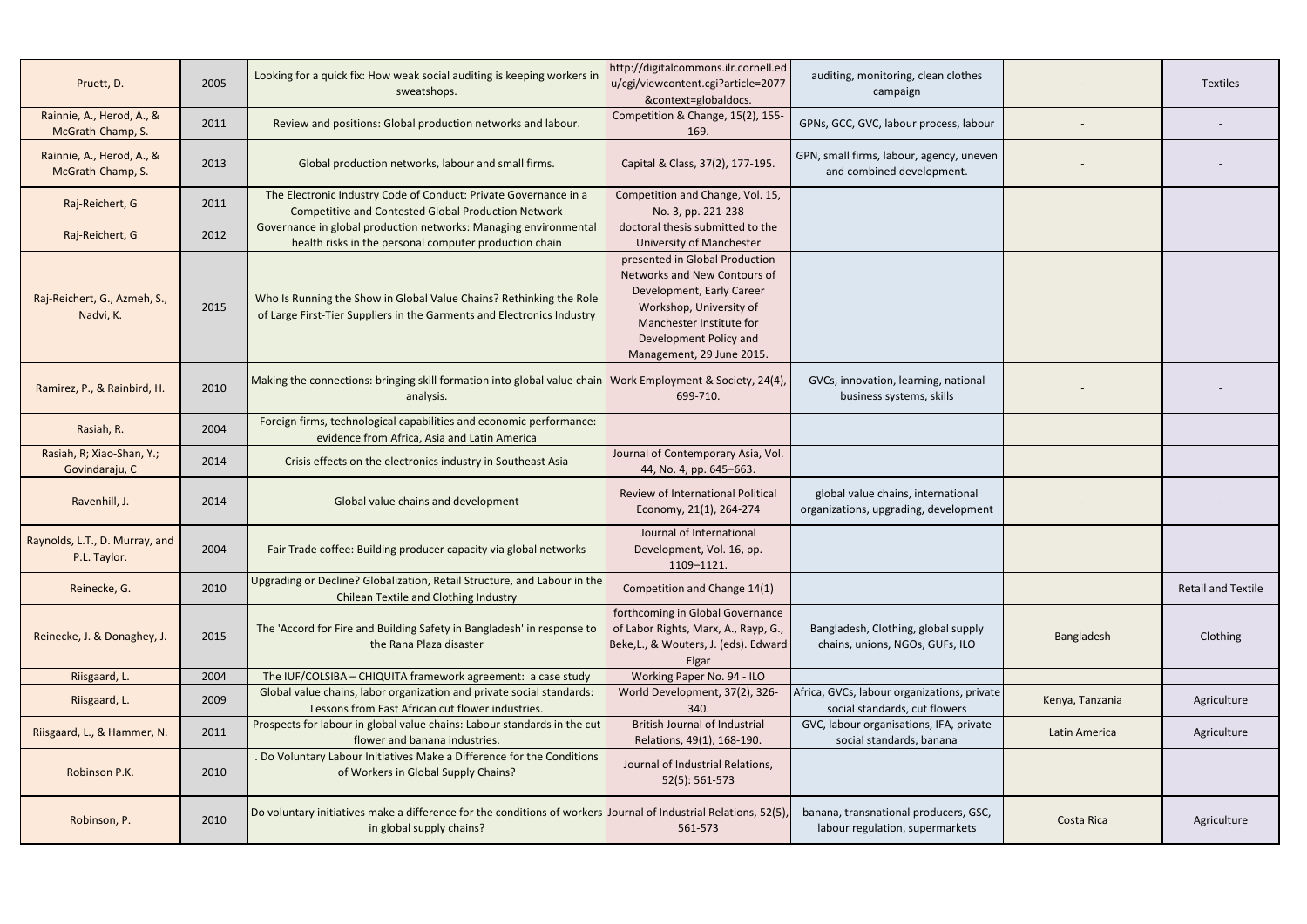| Robinson, P., & Rainbird, H.                               | 2013 | International supply chains and the labour process.                                                                                                             | Competition & Change, 17(1), 91-<br>107.                                                                                                                             | international supply chains, governance,<br>labour agency, labour process.                                                     |                                                                                                                       |             |
|------------------------------------------------------------|------|-----------------------------------------------------------------------------------------------------------------------------------------------------------------|----------------------------------------------------------------------------------------------------------------------------------------------------------------------|--------------------------------------------------------------------------------------------------------------------------------|-----------------------------------------------------------------------------------------------------------------------|-------------|
| Rodriguez-Garavito                                         | 2005 | Global Governance and Labor Rights: Codes of Conduct and Anti-<br>Sweatshop Struggles in Global Apparel Factories in Mexico and                                 | Politics and Society, Vol. 33 No. 2,<br>June 2005, pp. 203-233                                                                                                       |                                                                                                                                |                                                                                                                       |             |
| Ronconi, L.                                                | 2012 | Globalization, Domestic Institutions, and Enforcement of Labor Law:<br><b>Evidence from Latin America</b>                                                       | Industrial Relations 51(1)                                                                                                                                           |                                                                                                                                |                                                                                                                       |             |
| Rosado Marzan, C.F.                                        | 2013 | Labor's Soft Means and Hard Challenges: Fundamental Discrepancies<br>and the Promise of Non-Binding Arbitration for International                               | Minnesota Law Review 98:1749                                                                                                                                         |                                                                                                                                |                                                                                                                       |             |
| Rossi, A.                                                  | 2015 | Better Work: harnessing incentives and influencing policy to strengthen<br>labour standards compliance in global production networks                            | Cambridge Journal of Regions,<br><b>Economy and Society</b><br>doi:10.1093/cjres/rsv021                                                                              | Labour standards, Productivity,<br>global labour regulation, MSI,<br>MNEs, GSCs, Better Work, (GVCs),<br>Trade agreements, GPN | Cambodia, Vietnam, Haiti,<br>Jordan                                                                                   | <b>TCLF</b> |
| Rossi, A.                                                  | 2013 | Does economic upgrading lead to social upgrading in global production<br>networks? Evidence from Morocco.                                                       | World Development Report, 46, 223-<br>233.                                                                                                                           | GPNs, upgrading, garments, workers,<br>North Africa,                                                                           | Morocco                                                                                                               | Textiles    |
| Rossi, A., Luinstra, A., & Pickles,<br>J (eds)             | 2014 | Towards better work: understanding labour in apparel global value<br>chains.                                                                                    | Basingstoke: Palgrave Macmillan.                                                                                                                                     | better work, labour standards, labour<br>regulation, GPN, GVC                                                                  |                                                                                                                       | Textiles    |
| Rossi, A.                                                  | 2013 | The Impact of the Fibre Citoyenne Label on the Moroccan Garment<br>Industry and its workers                                                                     | In: Bair, J., Dickson, M. A., and<br>Miller, D. eds. Workers' Rights and<br>Labor Compliance in Global Supply<br>Chains: Is a Social Label the<br>Answer?. (London). |                                                                                                                                |                                                                                                                       |             |
| Ruggie, J.                                                 | 2011 | Report of the Special Representative of the Secretary-General on the<br>issue of human rights and transnational corporations and other<br>business enterprises. | http://www.business-<br>humanrights.org/media/documents<br>/ruggie/ruggie-guiding-principles-21-<br>mar-2011.pdf                                                     | Ruggie principles, human rights,<br>transnational corporations,                                                                |                                                                                                                       |             |
| Ruggie, J.                                                 | 2014 | Global governance and "new governance theory": Lessons from<br>business and human rights.                                                                       | Global Governance, 20, 5-17.                                                                                                                                         |                                                                                                                                |                                                                                                                       |             |
| Ruggie, J.                                                 | 2013 | Just business: Multinational corporations and human rights.                                                                                                     |                                                                                                                                                                      | New York: W.W. Norton & Company   human rights, MNEs, CSR, globalization                                                       |                                                                                                                       |             |
| Ruggie, J., Tamaryn, N.                                    | 2015 | Human Rights and the OECD Guidelines for Multinational Enterprises:<br>Normative Innovations and Implementation Challenges                                      | <b>Corporate Social Responsibility</b><br>Initiative Working Paper No. 66.<br>Cambridge, MA: John F. Kennedy<br>School of Government, Harvard<br>University          |                                                                                                                                |                                                                                                                       |             |
| Salazhar-Xirinachs, J.M.,<br>Nubler, I., & Kozul-Wright R. | 2014 | Transforming economies: Making industrial policy work for growth,<br>jobs and development                                                                       | <b>Geneva: International Labour</b><br>Organisation.                                                                                                                 | industrial polocy, trade, GVCs,<br>development, economies                                                                      | Costa Rica, Replublic of Korea,<br>India, Brazil, China, South<br>Africa, sub-Saharan Africa and<br>the United States |             |
| Salem, S.                                                  | 2012 | Labor Standards and Trade: A Review of Recent Empirical Evidence                                                                                                | United States International Trade<br>Commission Journal of International<br>Commerce & Economics, Vol. 4, No.<br>2, pp. 63-98                                        |                                                                                                                                |                                                                                                                       |             |
| Sampson, H., Walters, D.,<br>James, P., & Wadsworth, E.    | 2014 | Making headway? Regulatory compliance in the shipping industry.                                                                                                 | Social & Legal Studies, 23(3), 383-<br>402                                                                                                                           | compliance, economic globalisation,<br>governance, regulation, shipping                                                        |                                                                                                                       |             |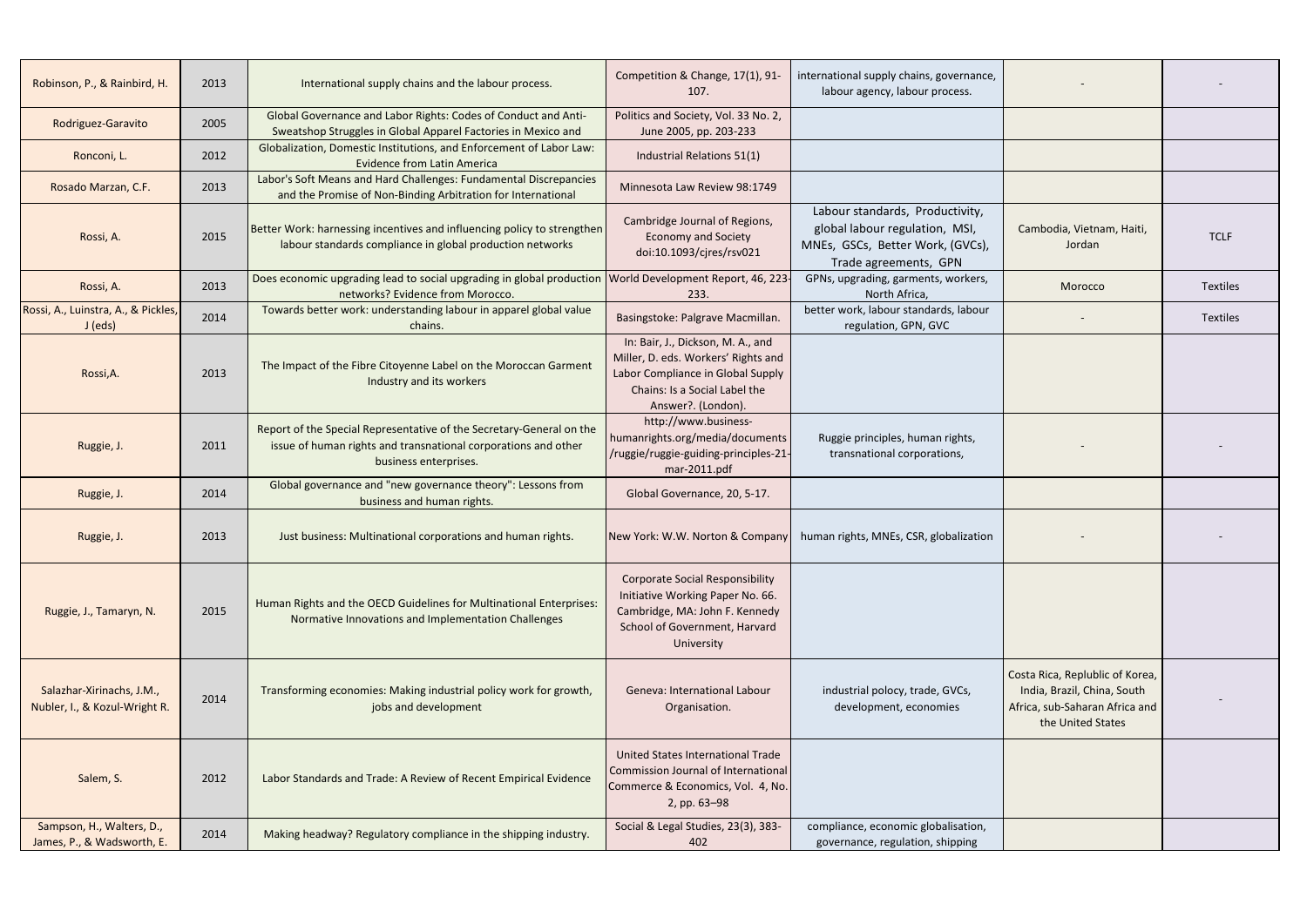| Sauvant, K.                                          | 2015 | The Negotiations of the United Nations Code of Conduct on                                                                            | The Journal of World Investment &                                                                                                                             |                                                                                                                                                      |               |                               |
|------------------------------------------------------|------|--------------------------------------------------------------------------------------------------------------------------------------|---------------------------------------------------------------------------------------------------------------------------------------------------------------|------------------------------------------------------------------------------------------------------------------------------------------------------|---------------|-------------------------------|
| Schneemann, J., Vredefeld, T.                        | 2015 | Transnational Corporations: Experience and Lessons Learned<br><b>Guidelines for Value Chain Selection</b>                            | Trade 16: 11-87<br><b>German Cooperation</b>                                                                                                                  |                                                                                                                                                      |               |                               |
| Seidman, G.                                          | 2007 | Beyond the boycott: Labor rights, human rights, and transnational<br>activism.                                                       | New York: Russell Sage Foundation.                                                                                                                            | civil society, stateless regulation,<br>transnational activism,                                                                                      |               | <b>Textiles</b>               |
| Selwyn, B.                                           | 2008 | Institutions, upgrading and development: Evidence from North East<br>Brazilian export horticulture.                                  | Competition & Change, 12(4), 377<br>396.                                                                                                                      | upgrading, grape production, GCCs, local<br>institutions, development,                                                                               | <b>Brazil</b> | Agriculture                   |
| Selwyn, B.                                           | 2013 | Social upgrading and labour in global production networks: A critique<br>and alternative conception.                                 | Competition & Change, 17(1), 75-<br>90.                                                                                                                       | GPNs, ILO, decent work, social upgrading,<br>capitalist labour process,                                                                              | <b>Brazil</b> | Agriculture                   |
| Sengenberger, W.                                     | 2002 | Globalization and Social Progress: The Role and Impact of International<br>Labour Standards.                                         | Report prepared for the Friedrich-<br>Ebert-Stifung, (Bonn, 2005)                                                                                             |                                                                                                                                                      |               |                               |
| Seppälä and Kenney                                   | 2013 | Where is the Value Created and Captured in Manufacturing Firms? Case<br><b>Precision Machinery Product</b>                           | ETLA Briefs No 9                                                                                                                                              |                                                                                                                                                      |               |                               |
| Shade and Jacobson                                   | 2015 | Hungry for the job: gender, unpaid internships, and the creative<br>industries                                                       | The Sociological Review, Volume 63,<br><b>Issue Supplement S1, pages</b><br>188-205                                                                           |                                                                                                                                                      |               |                               |
| Sherperd, B.                                         | 2013 | Global value chains and developing country employment: A literature<br>review                                                        | OECD Trade and Policy Paper, No.<br>156, OECD publishing                                                                                                      | labour markets, trade, foreign direct<br>investment, global value chains,<br>developing countries                                                    | Asia, Chile   | <b>Electrical engineering</b> |
| Shinal, J                                            | 2013 | Companies large and small are using 3-D prototyping to push the<br>boundaries of innovation                                          | Special for USA Today. Available at<br>http://www.usatoday.com/story/te<br>ch/2013/03/20/3d-printing-apple-<br>samsung-jabil-ford-maker-<br>autodesk/1973753/ |                                                                                                                                                      |               |                               |
| Simons, P. & Macklin, A.                             | 2014 | The Governance Gap: Extractive Industries, Human Rights, and the<br>Home State Advantage                                             | New York: Routledge                                                                                                                                           | CSR, enforcement, human rights,<br>investment, multi-stakeholder initiatives,<br>governance                                                          |               | extractive industries         |
| Siroën, J.                                           | 2013 | Labour Provisions in Preferential Trade Agreements: Current Practice<br>and Outlook.                                                 | International Labour Review, 152,<br>85-106.                                                                                                                  |                                                                                                                                                      |               |                               |
| Smyth, R.; Qian, X.; Neilsen, N;<br>and Kaempfer, I. | 2013 | Working hours in supply chain Chinese and Thai factories: Evidence<br>from the Fair Labor Association's 'Soccer Project'             | <b>British Journal of Industrial</b><br>Relations, Vol. 51:2, June 2013, pp.<br>382-408.                                                                      |                                                                                                                                                      |               |                               |
| Spence, M.                                           | 2011 | The Impact of Globalization on Income and Employment: The Downside Foreign Affairs, Vol. 90. No. 4, pp. 28<br>of Integrating Markets | 41.                                                                                                                                                           |                                                                                                                                                      |               |                               |
| Standing, G.                                         | 2009 | Work after globalization.                                                                                                            | Cheltenham: Edward Elgar                                                                                                                                      | Employment relations, labour standards,<br>workers' rights, working conditions, global<br>labour regulation, environmental<br>standards, decent work |               |                               |
| Staritz, C.                                          | 2010 | Making the cut? Low-income countries and the global clothing value<br>chain in a post-quota and post-crisis world.                   | Washington, DC: World Bank.                                                                                                                                   | world bank, multi-fibre agreement, better<br>work, standards, compliance                                                                             |               | <b>Textiles</b>               |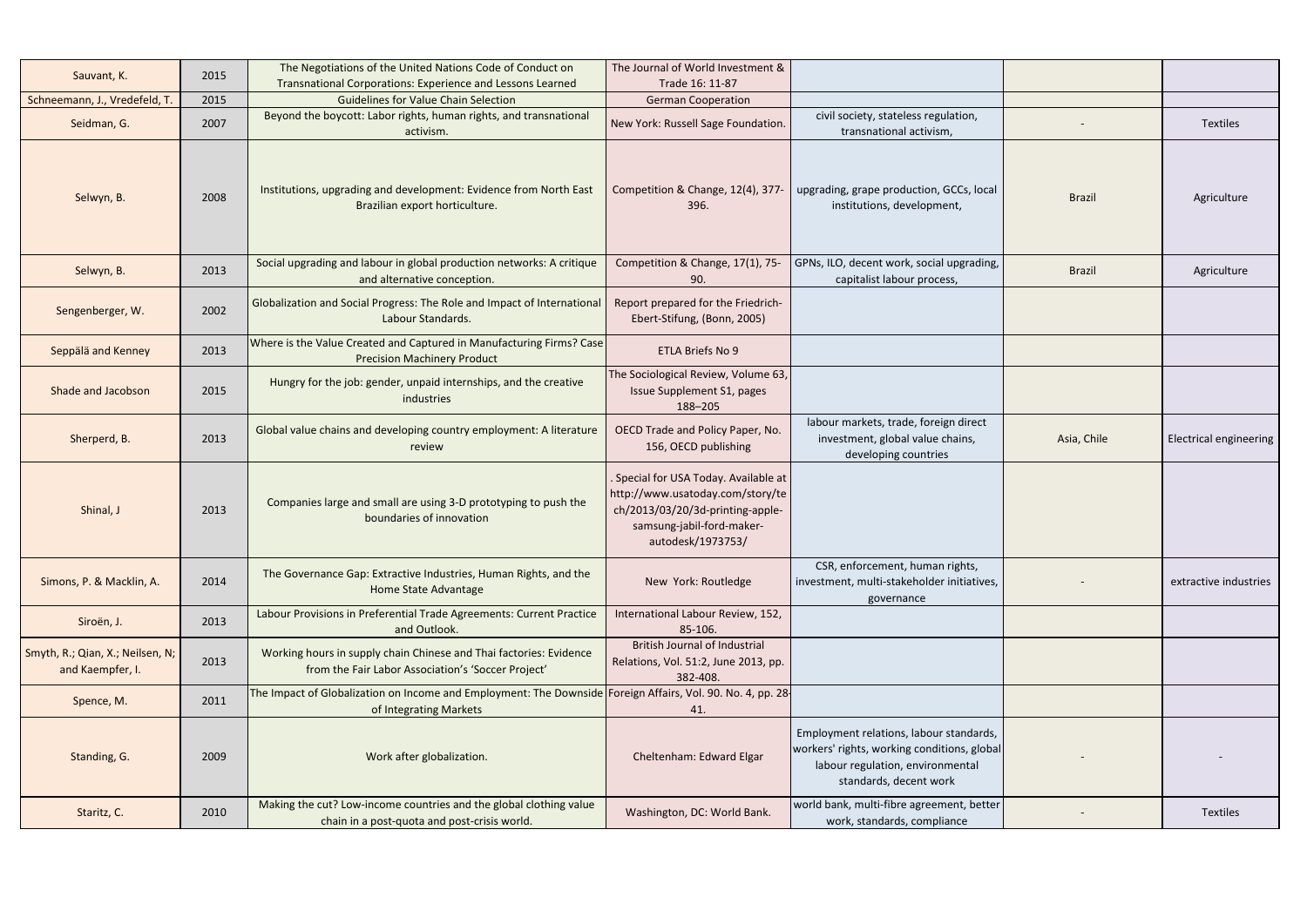| Staritz, C., & Reis, J.                                                | 2013 | Global value chains, economic upgrading, and gender: Case studies of<br>the horticulture, tourism and call center industries.                | http://www.cggc.duke.edu/pdfs/GV<br>C_Gender_Report_web_2013.pdf                                                                           | GVC, horticulture, tourism, call centre,<br>World Bank, gender, gendered analysis                                                                           |       | Agriculture, Textiles,<br>Telecommunication<br>services |
|------------------------------------------------------------------------|------|----------------------------------------------------------------------------------------------------------------------------------------------|--------------------------------------------------------------------------------------------------------------------------------------------|-------------------------------------------------------------------------------------------------------------------------------------------------------------|-------|---------------------------------------------------------|
| Starmanns, M.                                                          | 2016 | How is value shared within global supply chains? Purchasing practices<br>and low wages in global supply chains                               | Preliminary version, ILO-Inwork                                                                                                            |                                                                                                                                                             |       |                                                         |
| Stephenson, S.                                                         | 2013 | Global Value Chains: The New Reality of International Trade                                                                                  | E15Initiative. Geneva: International<br>Centre for Trade and Sustainable<br>Development (ICTSD) and World<br><b>Economic Forum</b>         | global value chains (GVCs), trade                                                                                                                           |       |                                                         |
| Sturgeon, T & Kawakami, M.                                             | 2010 | Global value chains in the electronics industry                                                                                              | World Bank Policy Research<br>Working Paper, World Bank,<br>Washington DC                                                                  | GVCs, value chain modularity, electronics<br>industry, offshoring,                                                                                          |       | <b>Electrical engineering</b>                           |
| Sturgeon, T., Kawakami, M.                                             | 2011 | Global value chains in the electronics industry: Characteristics, crisis,<br>and upgrading opportunities for firms from developing countries | International Journal of<br><b>Technological Learning Innovation</b><br>and Development, Vol. 4, No 1, pp.<br>$120 - 147$                  |                                                                                                                                                             |       |                                                         |
| Sturgeon, T.; Memedovic, O.                                            | 2010 | <b>Mapping Global Value Chains:</b><br>Intermediate Goods Trade and Structural<br>Change in the World Economy                                | <b>UNIDO Working Paper 05/2010</b>                                                                                                         |                                                                                                                                                             |       |                                                         |
| Taylor, P.                                                             | 2010 | The globalization of service work: Analysing the transnational call<br>centre value chain.                                                   | In P, Thompson. & C, Smith (Eds.).<br>Working life: renewing labour<br>process analysis (pp. 244-268).<br>Basingstoke: Palgrave Macmillan. | Outsourcing, Globalization, Electronics<br>Manufacturing, China                                                                                             | India | Telecommunication<br>services                           |
| Taylor, P., Newsome, K., &<br>Rainnie, A.                              | 2013 | 'Putting labour in its place': global value chains and labour process<br>analysis.                                                           | Competition & Change, 17(1), 1-5.                                                                                                          | GVCs, GCC, GPN, labour process analysis,<br>social and economic upgrading                                                                                   |       |                                                         |
| Tepper, P.                                                             | 2012 | Verifying social responsibility In supply chains: A practical and legal<br>guide for public procurers.                                       | Landmark Consortium                                                                                                                        |                                                                                                                                                             |       |                                                         |
| Tilford, S.                                                            | 2012 | Economic recovery requires a better deal for labour                                                                                          | London, Centre for European<br>Reform, 2012                                                                                                |                                                                                                                                                             |       |                                                         |
| Timmer, M.P.; Erumbam, A.A.;<br>Los, B; Stehrer, R.; de Vriers,<br>G.J | 2014 | Slicing up global value chains                                                                                                               | Journal of Economic Perspectives,<br>Vol. 28, No. 2, pp. 99-118.,                                                                          |                                                                                                                                                             |       |                                                         |
| Timmermann, C. & Felix, G.F.                                           | 2014 | Agroecology as a vehicle for contributive justice                                                                                            | Agriculture and Human Values: 1-16                                                                                                         | Skills, Rural economy, Agriculture, Decent<br>work                                                                                                          |       | agriculture                                             |
| Toffel, M., Short, J. L., &<br>Ouellet, M.                             | 2015 | Codes in context: How states, markets, and civil society shape<br>adherence to global labor standards                                        | <b>Regulation &amp; Governance</b>                                                                                                         | Labour standards, Corporate social<br>responsibility (CSR), GVCs, Decent work,<br>governance, global labour regulation,<br>Responsibility, codes of conduct |       |                                                         |
| <b>Together for Sustainbility</b>                                      | 2012 | The Chemichal Initiative for Sustainable Supply Chains                                                                                       | <b>Brochure</b>                                                                                                                            |                                                                                                                                                             |       |                                                         |
| <b>UNCHR</b>                                                           | 2011 | Guiding Principles on Business and Human Rights, Implementing the<br>United Nations 'Protect, Respect and Remedy' Framework                  | United Nations Human Rights (New<br>York and Geneva, 2011                                                                                  |                                                                                                                                                             |       |                                                         |
|                                                                        |      |                                                                                                                                              |                                                                                                                                            |                                                                                                                                                             |       |                                                         |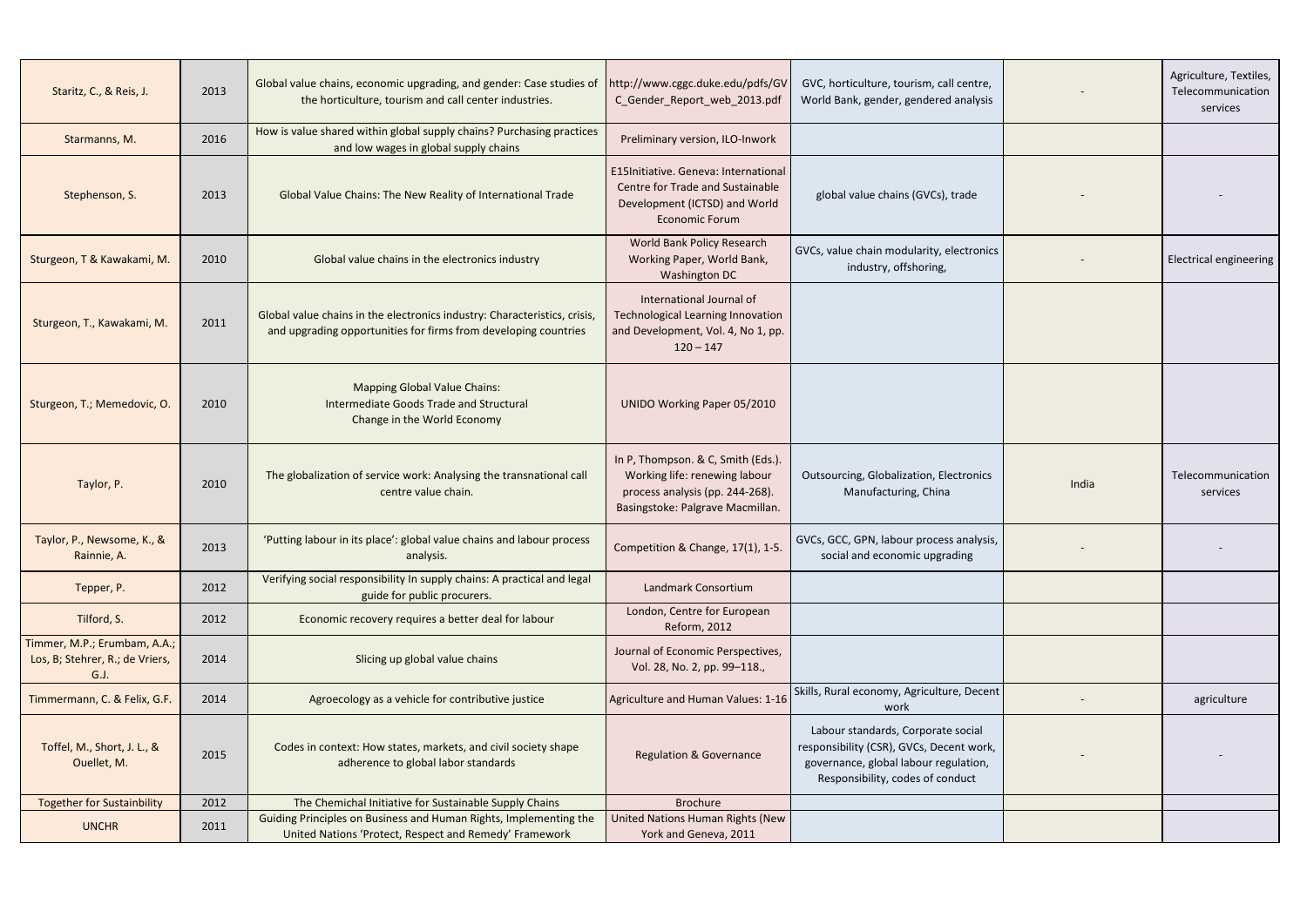| <b>UNCHR</b>                                          | 2014 | Frequently Asked Questions About The Guiding Principles on Business<br>and Human Rights                                                                                     | United Nations Human Rights (New<br>York and Geneva, 2014)                                    |                                                                                                                                                                                      |                   |                                                      |
|-------------------------------------------------------|------|-----------------------------------------------------------------------------------------------------------------------------------------------------------------------------|-----------------------------------------------------------------------------------------------|--------------------------------------------------------------------------------------------------------------------------------------------------------------------------------------|-------------------|------------------------------------------------------|
| <b>UNCTAD</b>                                         | 2013 | World Investment Report 2013. Global Value Chains: Investment and<br><b>Trade for Development</b>                                                                           | <b>Geneva: United Nations</b>                                                                 |                                                                                                                                                                                      |                   |                                                      |
| <b>UNCTAD</b>                                         | 2012 | Corporate Social Responsibility in Global Value Chains: Evaluation and<br>monitoring challenges for small and medium sized suppliers in<br>developing countries             | <b>Geneva: United Nations</b>                                                                 |                                                                                                                                                                                      |                   |                                                      |
| <b>UNCTAD</b>                                         | 2015 | Enhancing the Contribution of Export Processing Zones to Sustainable<br>Development Goals: An analysis of 100 EPZs and a Framework for<br><b>Sustainable Economic Zones</b> | <b>Geneva: United Nations</b>                                                                 |                                                                                                                                                                                      |                   |                                                      |
| <b>UNCTAD</b>                                         | 2015 | Enhancing the Contribution of Export Porcessing Zones to the<br>Sustainable Devlopment                                                                                      | <b>UNCTAD</b>                                                                                 |                                                                                                                                                                                      |                   |                                                      |
| UNCTAD.                                               | 2011 | Investment and enterprise policy review: Analysis of investor and<br>enterprise policies on corporate social responsibility                                                 | http://unctad.org/en/Docs/diaeed2<br>$0101$ _en.pdf                                           | investment, TNCs, CSR, governance                                                                                                                                                    |                   |                                                      |
| UNCTAD.                                               | 2013 | World investment report 2013 - Global value chains: investment for<br>trade and development.                                                                                | http://unctad.org/en/publicationslib<br>rary/wir2013_en.pdf                                   | trade, development, investment,<br>Millennium Development Goals, social<br>implications, local value capture                                                                         |                   |                                                      |
| UNCTAD., UNDP., ILO., World<br><b>Bank &amp; OECD</b> | 2011 | Promoting standards for responsible investment in value chain: Report<br>to the High-level Development Working Group                                                        | http://unctad.org/sections/dite_dir/<br>docs//diae_G20_CSR_Standards_Re<br>port_en.pdf        | development, social, environmental,<br>standards, CSR                                                                                                                                |                   |                                                      |
| <b>UNEP</b>                                           | 2013 | Sustainable Public Procurement: A Global Review Final Report.                                                                                                               | (UNEP, Paris)                                                                                 |                                                                                                                                                                                      |                   |                                                      |
| <b>UNEP</b>                                           | 2012 | <b>Sustainable Public Procurement Implementation Guidelines</b>                                                                                                             | UNEP Sustainable Consumption and<br>Production Branch (Paris, 2012))                          |                                                                                                                                                                                      |                   |                                                      |
| <b>USTR &amp; DOL</b>                                 | 2015 | Standing Up for Workers: Promoting Labor Rights through Trade                                                                                                               | USTR * USDOL                                                                                  | labour rights, trade, trade agreements                                                                                                                                               | <b>USA</b>        |                                                      |
| Utting, K.                                            | 2009 | Assessing the Impact of Fair Trade Coffee: Towards an Integrative<br>Framework"                                                                                             | Business Ethics, Vol 86, Sup. 1, pp.<br>$127 - 149$                                           |                                                                                                                                                                                      |                   |                                                      |
| Vaughan-Whitehead, D.                                 | 2011 | How "fair" are wage practices along the supply chain? Global<br>assessment in 2010-2011                                                                                     | Paper prepared for the Better Work<br>conference, 26-28 October 2011,<br><b>Washington DC</b> | Better Work, wages, textiles, Asia, China                                                                                                                                            | Asia, China       | <b>Textiles</b>                                      |
| Vaughan-Whitehead, D.                                 | 2010 | <b>Fair Wages</b><br><b>Strengthening Corporate Social Responsibility</b>                                                                                                   | Edward Elgar, 2010                                                                            |                                                                                                                                                                                      |                   |                                                      |
| Vogel, D.                                             | 2008 | <b>Private Global Business Regulation</b>                                                                                                                                   | Annual Review of Political Science<br>11:261-82                                               | corporate social responsibility, codes of<br>conduct, multi-stakeholder initiatives,<br>business and human rights, globalization,<br>civil society, nongovernmental<br>organizations |                   |                                                      |
| Wad, P.                                               | 2013 | Getting international labour rights right at a foreign controlled<br>company in Malaysia: A global labour network perspective.                                              | Geoforum, 44(1), 52-61.                                                                       | global labour networks, labour agency,<br>strategic corporate analysis, MNC,                                                                                                         | Malaysia, Denmark |                                                      |
| Webster, E., & Bezuidenhout,<br>Α.                    | 2003 | Fair Globalization in Southern Africa: A Response to the ILO's World<br>Commission on the Social Dimension of Globalization                                                 | LABOUR, Capital and Society 36:2<br>(November 2003), pp. 262-296                              | decent work, ILO Commission, global<br>agreement                                                                                                                                     |                   |                                                      |
| Weil, D.                                              | 2014 | The fissured workplace: Why work became so bad for so many                                                                                                                  | <b>Harvard University Press</b>                                                               | business strategy, subcontracting, labour<br>relations, investments, regulatory policies                                                                                             | <b>USA</b>        | Textiles,<br>Telecommunication,<br>Services, Tourism |
| Wet, E.                                               | 1995 | Labor standards in the globalized economy: The inclusion of a social<br>clause in the General Agreement on Tariff and Trade/ World Trade                                    | Human Rights Quarterly, Vol. 17,<br>No. 3, pp.443-462.                                        |                                                                                                                                                                                      |                   |                                                      |